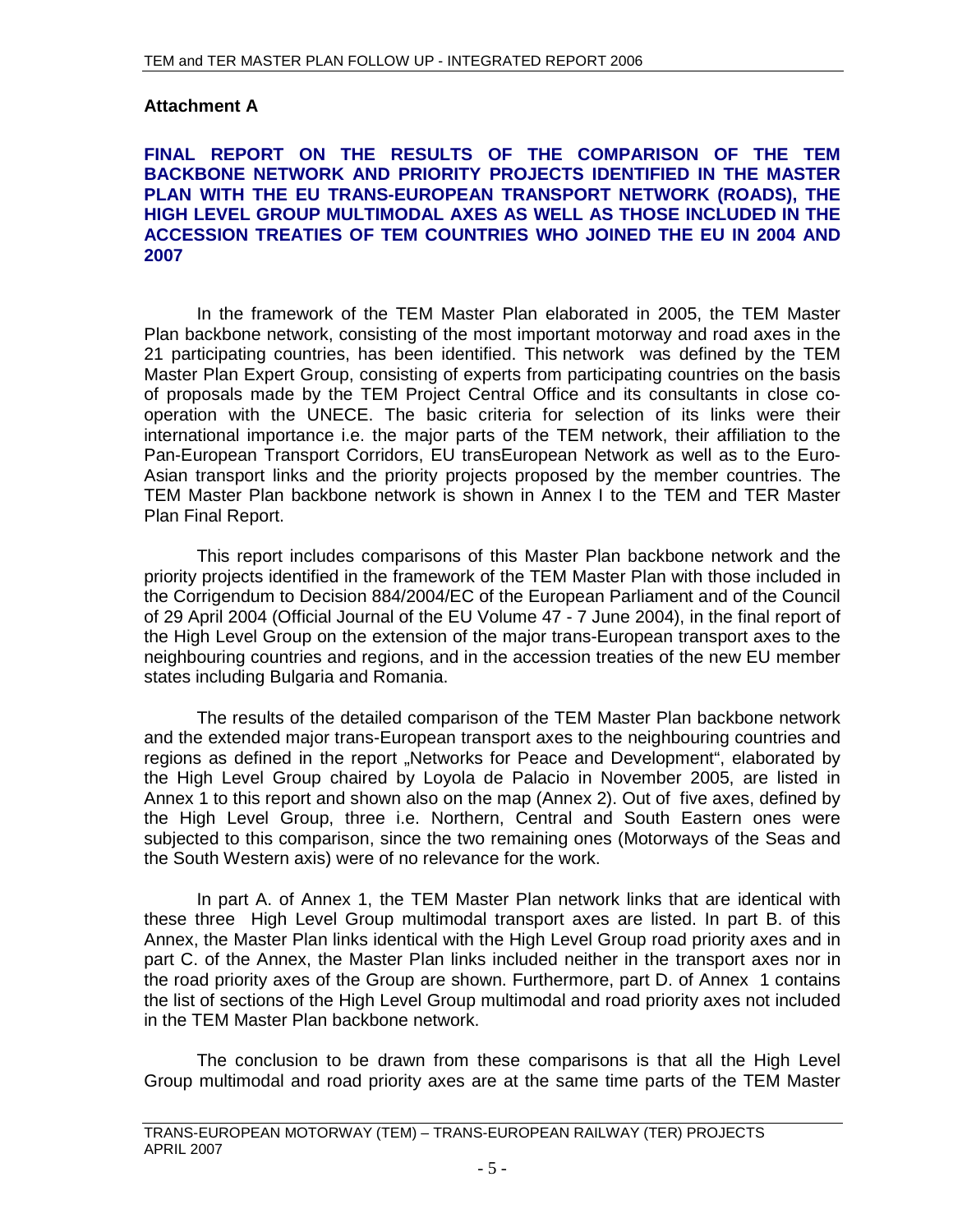Plan backbone network. The exceptions from this rule, listed in part D. of Annex 1 and shown in blue in Annex 2 are the following:

- 1. **Austria** Salzburg Villach Karawanken tunnel (Slovenian border)
- 2. **Romania** Drobeta Turnu Severin Calafat (Bulgarian border)
- 3. **Russian Federation** Moskva Velikije Luki Zasitino (Latvian border)
- 4. **Russian Federation** Zuravlevka (Ukrainian border) Voronez Penza
- 5. **Slovenia** Karawanken tunnel (Austrian border) Ljubljana
- 6. **Turkey** Suluova Yildizeli Gaziantep
- 7. **Turkey** Horasan –Kars Hopa
- 8. **Turkey** Kars Akyaka Sinir Kapisi (Armenian border)
- 9. **Ukraine** Kharkiv Kozaca Lopan (Russian border).

The representatives of the above countries may wish to consider proposing the inclusion of those sections into the Master Plan backbone network in the framework of its planned review in 2008. In this respect, a particular consideration should be paid to the link Drobeta Turnu Severin in Romania, which is not the part of the TEM network yet and to the link Kars – Akyaka Sinir Kapisi in Turkey, which is neither the part of the TEM network nor in operation.

Following the accession of Armenia to the TEM Project, it seems further desirable to consider extending the TEM Master Plan backbone network also to this country, as appropriate.

On the occasion of the review of the Master Plan mentioned above, also the possibility to modify the itinerary of some TEM Master Plan backbone links to correspond better to the international traffic flows (e.g. Ternopol – Lvov instead of Ternopol – Stryj) or to add some new links proposed by the participating countries (e.g. Bors – Oradea – Brasov – Ploesti in Romania) may be examined.

The results of the detailed comparison of the TEM Master Plan backbone network and the road components of the EU transEuropean transport network, comprized with regard to the "old" EU Master Plan member countries (Austria, Greece and Italy) in the Corrigendum to Decision No 884/2004/EC of the European Parliament and of the Council of 29 April 2004 amending Decision No 1692/96/EC on Community guidelines for the development of the transEuropean transport network and with regard to the "new" EU Master Plan member countries (Czech Republic, Hungary, Lithuania, Poland, Slovakia, Slovenia and Bulgaria and Romania as well) in their respective Treaties of Accession, are listed in Annex 3 to this report and shown also on the map attached to this report as its Annex 4. Moreover, Annexes 3 and 4 include also the comparison results of the TEM Master Plan backbone network vis-à-vis the Priority projects on which work is due to start before 2010, contained in Annex III of the above Corrigendum.

In part A. of Annex 3, the TEM Master Plan network links that are identical with these Priority projects on which work is due to start before 2010 are listed. In part B. of this Annex, the Master Plan links identical with the links of the EU transEuropean transport network (roads) according to Annex I to the above Corrigendum and to the Treaties of Accession of the new member countries to the European Union are shown. Furthermore, part C. of Annex 3 contains the list of the TEM Master Plan backbone network links included neither in the Priority projects on which work is due to start before 2010 nor in the EU transEuropean transport network (roads) according to the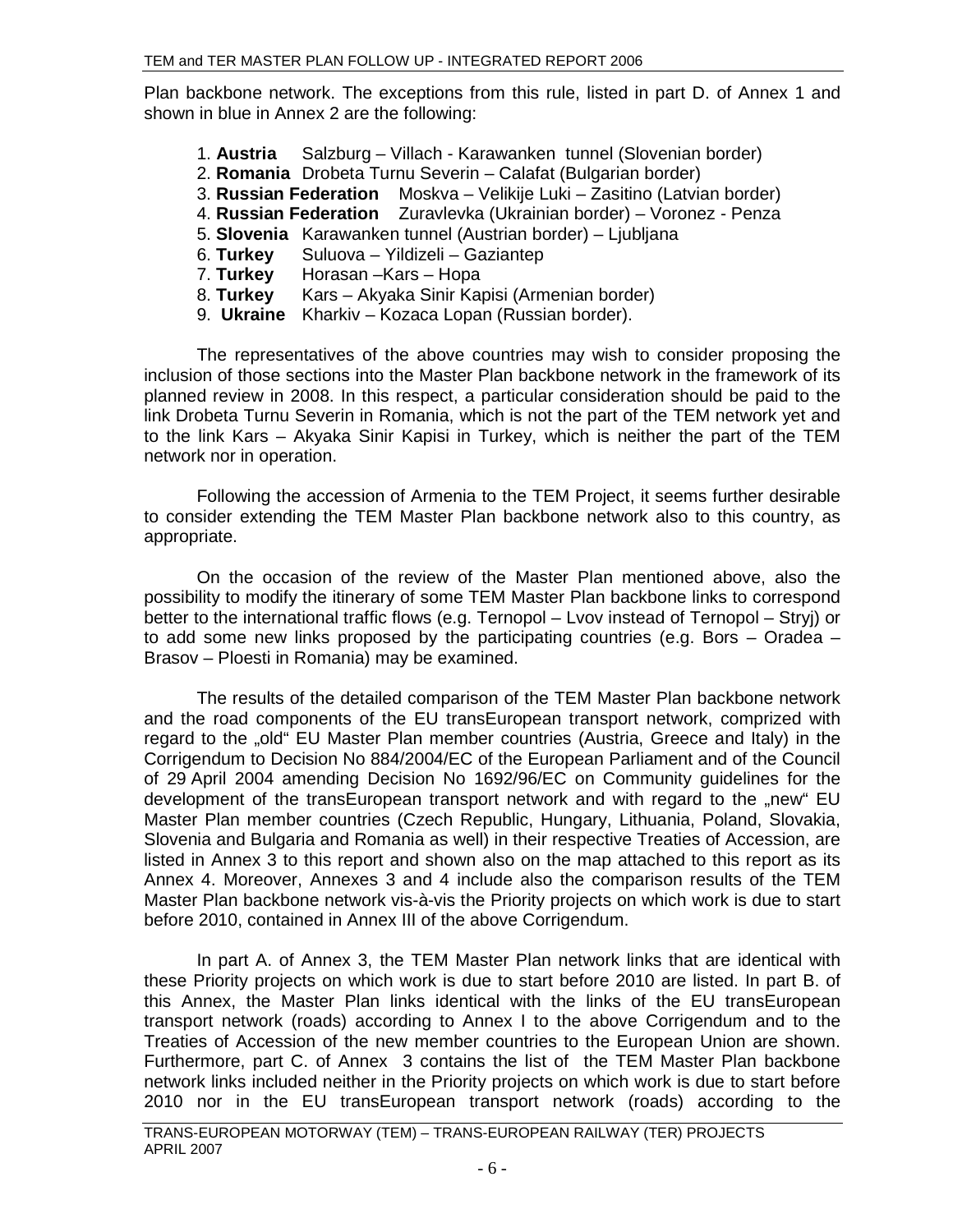Corrigendum to Decision No 884/2004/EC of the European Parliament and of the Council of 29 April 2004 amending Decision No 1692/96/EC on Community guidelines for the development of the transEuropean transport and to the Treaties of Accession of the new EU member states including Bulgaria and Romania.

The conclusion to be drawn from these comparisons is that all the sections of the EU Trans-European transport network in the EU countries participating in the TEM Master Plan as included in the Corrigendum to Decision No 884/2004/EC of the European Parliament and of the Council of 29 April 2004 amending Decision No 1692/96/EC on Community guidelines for the development of the transEuropean transport and in the Treaties of Accession of the new EU member states are at the same time parts of the TEM Master Plan backbone network. The same conclusion is valid with regard to this backbone network and the Priority projects of the above Corrigendum on which work is due to start before 2010. These results confirm the rightness of the selection of the TEM Master Plan backbone network components on the territory of the EU Master Plan member countries and no adjustment of this backbone network is necessary from this point of view.

Annex 5 presents the results of mutual comparisons of the TEM Master Plan projects of all 4 classes with the projects defined in the report "Networks for Peace and Development", elaborated by the High Level Group as well as with the Priority projects on which work is due to start before 2010, comprized in Annex III of the Corrigendum to Decision No 884/2004/EC of the European Parliament and of the Council of 29 April 2004 are given.

Part A of Annex 5 contains the list of the TEM Master Plan projects compatible with the projects of the High Level Group located on the Central transport axis, and part B contains the list of those projects located on the South Eastern axis. In the right columns of the tables, the indications are given of the type of the respective High Level Group project (i.e. either short to medium term interest or long term interest type).

Part C. of Annex 5 presents the results of the comparison between the TEM Master Plan projects and the Priority projects on which work is due to start before 2010 (Annex III to the above Corrigendum amending Decision no. 1692/96/EC on Community guidelines for the development of the transEuropean transport network). In the last column of the table, the number of the respective Corrigendum Priority project is indicated (No. 7 – Motorway axis Igoumenitsa/Patra – Athina – Sofia – Budapest and No. 25 Motorway axis Gdansk – Brno/Bratislava – Wien).

Finally, Annex 6 presents the summary results of comparison of the TEM Master Plan backbone network with the High Level Group multimodal transport axes and with the EU transEuropean transport network (Roads) according to the above Corrigendum to the Decision No 884/2004/EC of the European Parliament and of the Council of 29 April 2004 and to the respective Treaties of Accession of the EU new member countries. The summary map in Annex 7 makes possible the overall comparison of all these networks. This Annex also shows the sections of the HIgh Level Group multimodal or road priority axes not included in the TEM Master Plan backbone network listed in paragraph 5. above.

Annexes: 7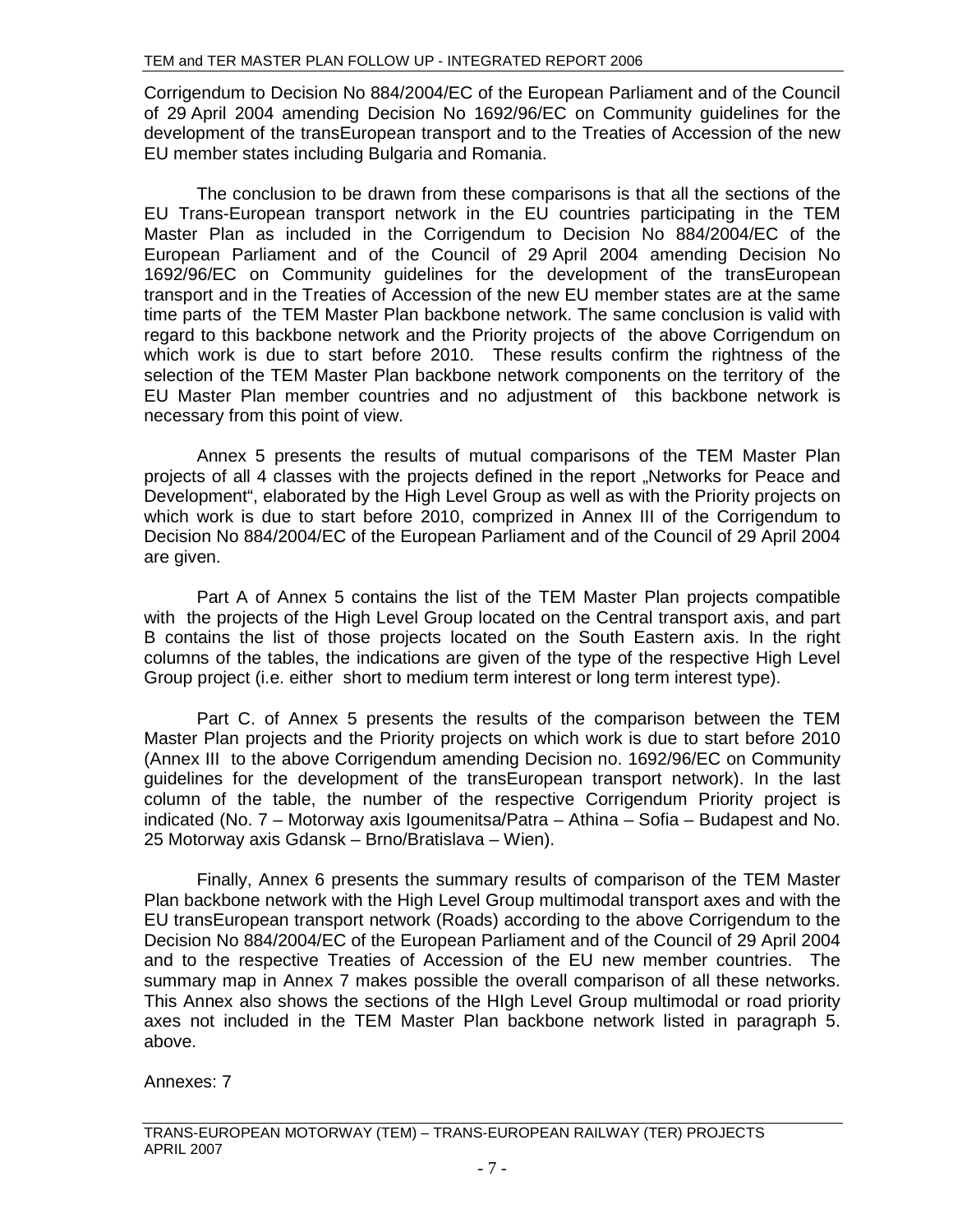## **TEM MASTER PLAN BACKBONE NETWORK VIS-À-VIS THE HIGH LEVEL GROUP MULTIMODAL TRANSPORT AXES**

## **A. LIST OF THE TEM MASTER PLAN BACKBONE NETWORK LINKS IDENTICAL WITH THE HIGH LEVEL GROUP MULTIMODAL AXES**

| <b>Country</b>                   | <b>From</b>                          | Via                      | To                                           |
|----------------------------------|--------------------------------------|--------------------------|----------------------------------------------|
| <b>Belarus</b>                   | <b>Brest</b><br>(Polish border)      | Minsk<br>Orsha           | Krasnoje<br>(Russian border)                 |
| <b>Belarus</b>                   | Kamenny Loh (Lithuanian<br>border)   | Minsk<br>Gomel           | Novaja Guta<br>(Ukrainian border)            |
| <b>Bosnia</b><br>and Herzegovina | Bosanski Samac<br>(Croatian border)  | Sarajevo                 | <b>Visici</b><br>(Croatian border)           |
| <b>Bulgaria</b>                  | Kalotina<br>(Serbian border)         | Sofia<br>Plodovitovo     | Kapitan Andreevo<br>(Turkish border)         |
| <b>Bulgaria</b>                  | Giusevo<br>(FYROM border)            | Pernik                   | Sofia                                        |
| <b>Bulgaria</b>                  | Plodovitovo                          | <b>Burgas</b>            | Varna                                        |
| Croatia                          | <b>Bregana</b><br>(Slovenian border) | Zagreb<br>Slavonski Brod | Lipovac<br>(Serbian border)                  |
| Croatia                          | Knezevo<br>(Hungarian border)        | Osijek                   | Svilaj<br>(B&H border]                       |
| Croatia                          | Metkovic<br>(B&H border)             |                          | Ploce                                        |
| Georgia                          | Sarpi<br>(Turkish border)            | Senaki<br>Tbilisi        | <b>Tsiteli Khidi</b><br>(Azerbaijani border) |
| Georgia                          | Leselidze<br>(Russian border)        | Sukhumi                  | Senaki                                       |
| Georgia                          | Larsi<br>(Russian border)            | <b>T</b> bilisi          | Sadakhlo<br>(Armenian border)                |
| Greece                           | Evzoni<br>(FYROM border)             | Polykastron              | Thessaloniki                                 |
| Hungary                          | <b>Budapest</b>                      | Gyongyos                 | Zahony<br>(Ukrainian border)                 |
| Hungary                          | <b>Budapest</b>                      | Kecskemet<br>Szeged      | Roszke<br>(Serbian border)                   |
| <b>Hungary</b>                   | <b>Budapest</b>                      | Dunafoldvar              | Udvar<br>(Croatian border)                   |
| Lithuania                        | Kybartai<br>(Russian border)         | Kaunas<br>Vilnius        | Medininkai<br>(Russian border)               |
| Lithuania                        | Klajpeda                             | Kirkliai<br>Sitkunai     | Kaunas                                       |
| <b>Poland</b>                    | Swiecko<br>(German border)           | Poznan<br>Warszawa       | Terespol<br>(Belarussian border)             |
| Poland                           | Jedrzychowice<br>(German border)     | Wroclaw<br>Krakow        | Medyka<br>(Ukrainian border)                 |
| Russian<br><b>Federation</b>     | Krasnoje<br>(Belarussian border)     | Smolensk<br>Moskva       | Niznij Novgorod                              |
| Russian<br><b>Federation</b>     | Sankt Petersburg                     | Tver                     | Moskva                                       |
| Russian<br>Federation            | Kalinovka<br>(Ukrainian border)      | <b>Brjansk</b><br>Moskva | Jaroslavl                                    |
| Russian<br>Federation            | Kaliningrad                          | Cernjahovsk              | Nesterov<br>(Lithuanian border)              |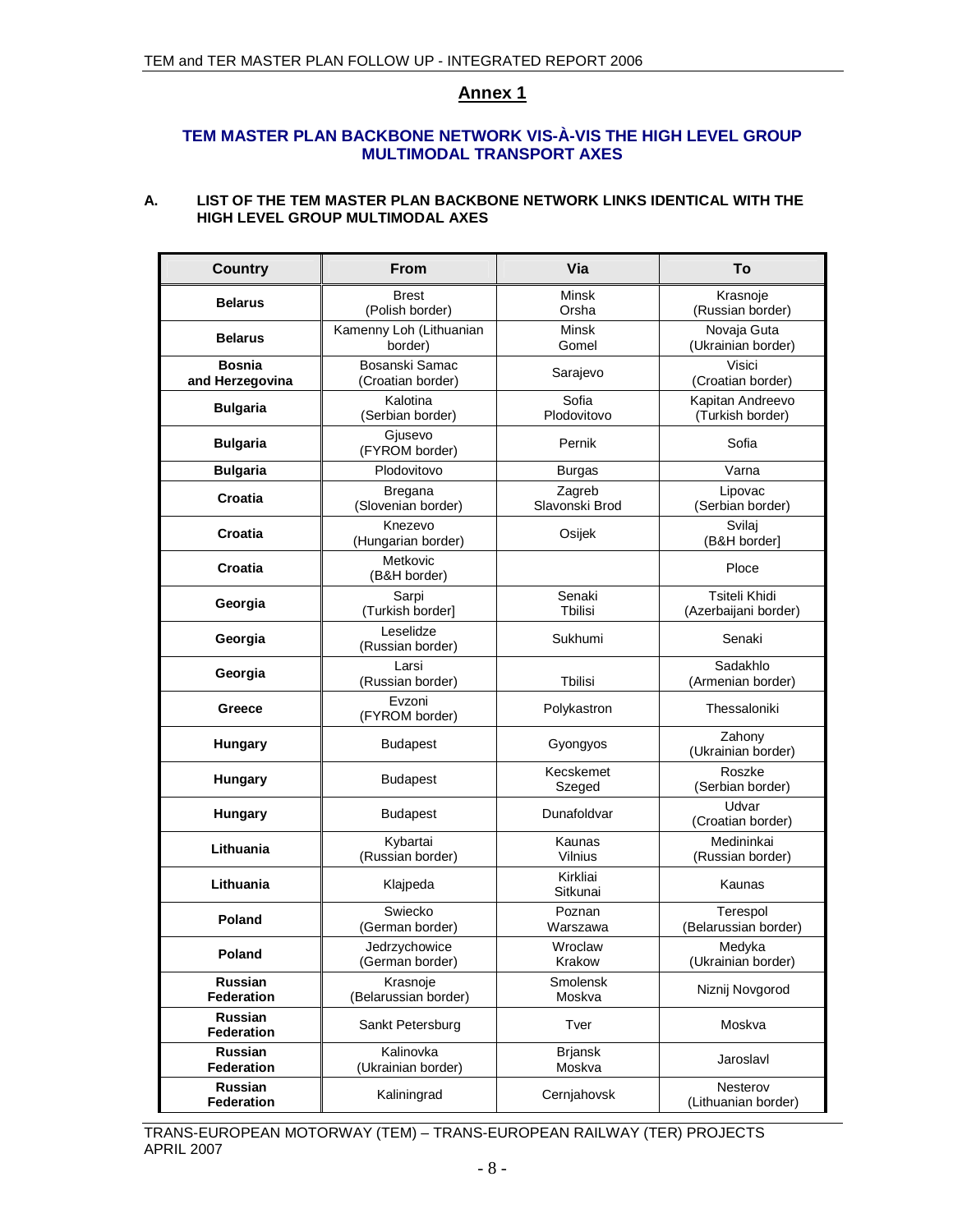| <b>Country</b>                                    | <b>From</b>                             | Via                         | Τo                                  |
|---------------------------------------------------|-----------------------------------------|-----------------------------|-------------------------------------|
| <b>Russian</b><br><b>Federation</b>               | Novosachtinsk<br>(Ukrainian border)     | Pavlovskaja<br>Vladikavkaz  | Orudzhaba<br>(Azerbaijani border)   |
| <b>Russian</b><br><b>Federation</b>               | Pavlovskaja                             | Krasnodar<br>Novorossijsk   | Adler<br>(Georgian border)          |
| <b>Russian</b><br><b>Federation</b>               | Vladikavkaz                             | <b>Balta</b>                | Larsi<br>(Georgian border)          |
| Serbia                                            | Batrovci<br>(Croatian border)           | Beograd<br><b>Nis</b>       | Dimitrovgrad<br>(Bulgarian border)  |
| Serbia                                            | Kelebia<br>(Hungarian border)           | Subotica<br>Novi Sad        | Beograd                             |
| Serbia                                            | <b>Nis</b>                              | Leskovac                    | Strezovce<br>(FYROM border)         |
| Slovenia                                          | Ljubljana                               | Novo Mesto                  | Obrezje<br>(Croatian border)        |
| <b>Former Yugoslav</b><br><b>Rep.of Macedonia</b> | Tabanovce<br>(Serbian border)           | Skopje<br>Veles             | Gevgelija<br>(Greek border)         |
| <b>Former Yugoslav</b><br>Rep.of Macedonia        | Debar<br>(Albanian border)              | Skopje                      | Kriva Palanka<br>(Bulgarian border) |
| <b>Turkey</b>                                     | Kapikule<br>(Bulgarian border)          | Istanbul<br>Gerede          | Ankara                              |
| <b>Turkey</b>                                     | Ankara                                  | Refahiye<br>Dogubayazit     | Gurbulak<br>(Iranian border)        |
| <b>Turkey</b>                                     | Ankara                                  | Tarsus/Mersin<br>Ceyhan     | Yayladagi<br>(Syrian border)        |
| Turkey                                            | Ceyhan (Iskenderun Ayrim<br>Bati)       | Gaziantep<br>Sanli Urfa     | Habur<br>(Iraqi border)             |
| Turkey                                            | Gerede                                  | Suluova                     | Refahiye                            |
| Turkey                                            | Suluova                                 | Samsun<br>Trabzon           | Sarp<br>(Georgian border)           |
| <b>Turkey</b>                                     | Sanli Urfa                              | Diyarbakir<br><b>Bitlis</b> | Dogubayazit                         |
| <b>Ukraine</b>                                    | Seginie<br>(Polish border)              | Lvov                        | Kiev                                |
| <b>Ukraine</b>                                    | Cop<br>(Hungarian border)               | Mukacevo<br>Stryj           | Lvov                                |
| <b>Ukraine</b>                                    | Novi Jarylovici<br>(Belarussian border) | Kipti<br>Kiev               | Odessa                              |
| <b>Ukraine</b>                                    | Kipti                                   | Hluchov                     | Cervone<br>(Russian border)         |
| <b>Ukraine</b>                                    | Kiev                                    | Kharkiv<br>Debalceve        | Astakhovo<br>(Russian border)       |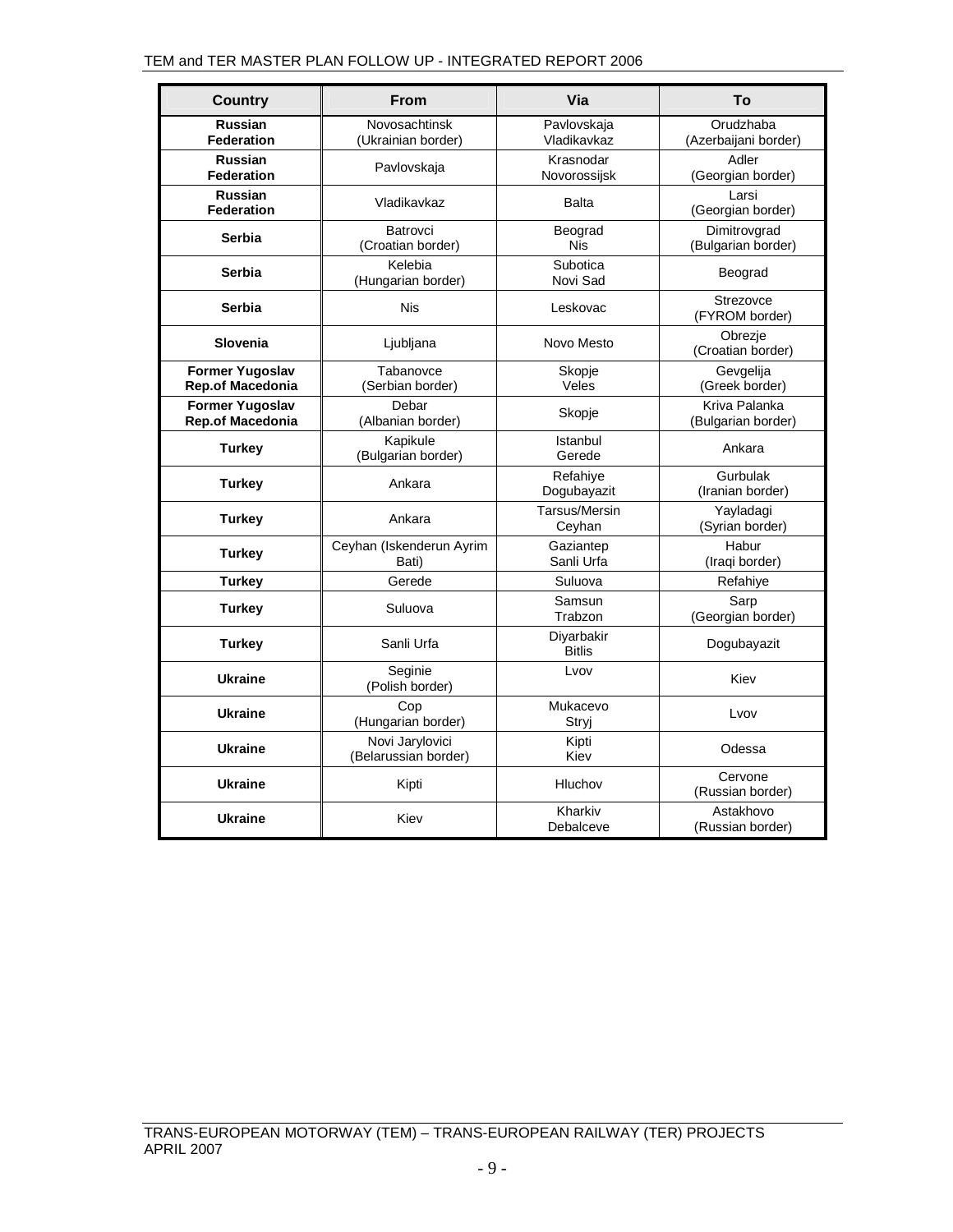### **B. LIST OF THE TEM MASTER PLAN BACKBONE NETWORK LINKS IDENTICAL WITH THE HIGH LEVEL GROUP ROAD PRIORITY AXES**

| <b>Country</b>        | <b>From</b>                          | Via                         | To                                  |
|-----------------------|--------------------------------------|-----------------------------|-------------------------------------|
| <b>Austria</b>        | Drasenhofen<br>(Czech border)        | Poysdorf                    | Wien                                |
| <b>Bulgaria</b>       | Vidin<br>(Romanian border)           | Sofia                       | Kulata<br>(Greek border)            |
| <b>Bulgaria</b>       | Novo Selo<br>(Greek border)          |                             | Svilengrad                          |
| <b>Czech Republic</b> | C:Tesin/Vernovice<br>(Polish border) | <b>Brno</b>                 | Mikulov<br>(Austrian border)        |
| Greece                | Thessaloniki                         | Larissa                     | Athinai                             |
| Greece                | Athinai                              | Patrai                      | Ioannina                            |
| Greece                | Igoumenitsa                          | loannina<br>Kozani          | Thessaloniki                        |
| Greece                | Thessaloniki                         | Leukonas<br>Alexandroupolis | Ormenio<br>(Bulgarian border)       |
| Greece                | Leukonas                             | Sidirokastron               | Promachonas<br>(Bulgarian border)   |
| <b>Hungary</b>        | Szeged                               | Mako                        | Nagylak<br>(Romanian border)        |
| Poland                | Gdansk                               | Lodz<br>Katowice            | Cieszyn/Gorzyczki<br>(Czech border) |
| Romania               | Nadlac<br>(Hungarian border)         | Timisoara<br>Lugoj          | Drobeta Turnu<br>Severin            |
| Romania               | Lugoj                                | Sibiu<br><b>Bucuresti</b>   | Constanta                           |

#### **C. LIST OF THE TEM MASTER PLAN BACKBONE NETWORK LINKS INCLUDED NEITHER IN THE HIGH LEVEL GROUP MULTIMODAL AXES NOR IN ITS ROAD PRIORITY AXES**

| <b>Country</b> | <b>From</b>                    | <b>Via</b>                | To                                       |
|----------------|--------------------------------|---------------------------|------------------------------------------|
| Austria        | Salzburg<br>(German border)    | Sattledt<br>Linz          | Wien                                     |
| Austria        | Wien                           | Graz<br>Villach           | Arnoldstein<br>(Italian border)          |
| Austria        | Wien                           | Fischamend<br>Parndorf    | <b>Nickelsdorf</b><br>(Hungarian border) |
| Austria        | Fischamend/<br>/Parndorf       | Petronell/<br>/Gattendorf | Berg/Kittsee<br>(Slovak border)          |
| Austria        | Sattledt                       | Graz                      | Spielfeld<br>(Slovenian border)          |
| Austria        | Linz                           | Unterweitersdorf          | Wullowitz<br>(Czech border)              |
| <b>Belarus</b> | Jezjarysca<br>(Russian border) | Orsha                     | Gomel                                    |
| <b>Bosnia</b>  | Sarajevo                       | Ustipraca                 | Donie Varadiste                          |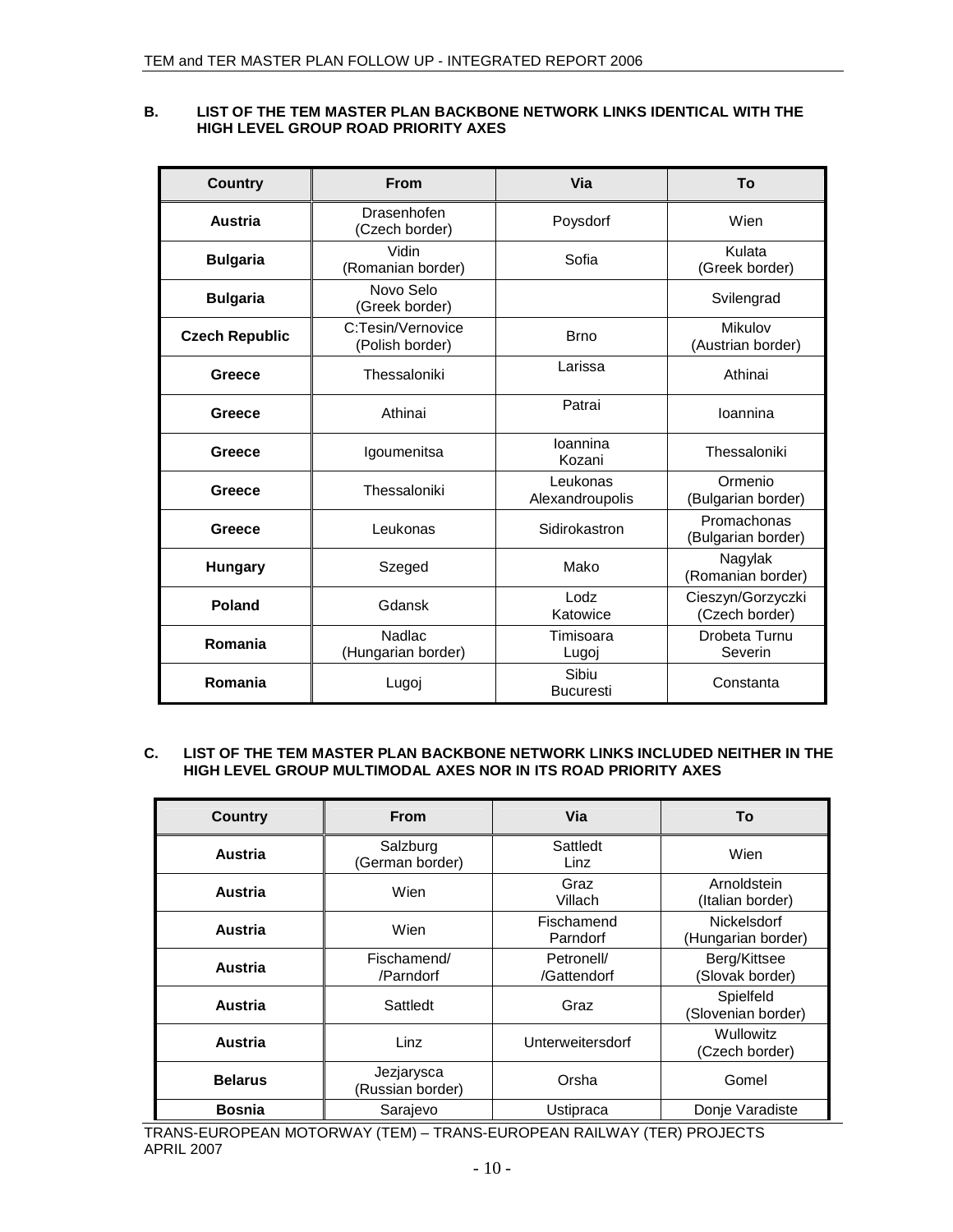| <b>Country</b>        | <b>From</b>                      | Via                           | To                                  |
|-----------------------|----------------------------------|-------------------------------|-------------------------------------|
| and Herzegovina       |                                  |                               | (Serbian border)                    |
| <b>Bulgaria</b>       | Ruse<br>(Romanian border)        | <b>Bjala</b><br>Stara Zagora  | Haskovo                             |
| <b>Bulgaria</b>       | Ruse                             | Shumen                        | Varna                               |
| <b>Croatia</b>        | Gorican<br>(Hungarian border)    | Varazdin                      | Zagreb                              |
| <b>Croatia</b>        | Macelj<br>(Slovenian border)     | Krapina                       | Zagreb                              |
| Croatia               | Zagreb                           | Karlovac                      | Zadar                               |
| <b>Croatia</b>        | Karlovac                         | Rijeka<br>Matulji             | Rupa<br>(Slovenian border)          |
| <b>Croatia</b>        | Matulji                          | Kanfanar                      | Pula                                |
| Croatia               | Kanfanar                         | Medaki                        | Plovanija<br>(Slovenian border)     |
| <b>Czech Republic</b> | Cinovec<br>(German border)       | Lovosice                      | Praha                               |
| <b>Czech Republic</b> | Praha                            | <b>Brno</b>                   | Lanzhot<br>(Slovak border)          |
| <b>Czech Republic</b> | Rozvadov<br>(German border)      | Plzen                         | Praha                               |
| <b>Czech Republic</b> | Praha                            | České Budejovice              | Dolni Dvoriste<br>(Austrian border) |
| Greece                | Korinthos                        | <b>Tripolis</b>               | Kalamata                            |
| Greece                | <b>Tripolis</b>                  | Sparti                        | Githeion                            |
| Greece                | Ioannina                         | Kalpakion                     | Kakavia<br>(Albanian border)        |
| Greece                | Neapolis                         | Kastoria                      | leropigi<br>(Albanian border)       |
| Greece                | Kozani                           | Ptolemes                      | Niki<br>(FYROM border)              |
| Greece                | Kastellion                       | Irakleion                     | Siteia                              |
| <b>Hungary</b>        | Hegyeshalom<br>(Austrian border) | Level<br>Gyor                 | <b>Budapest</b>                     |
| Hungary               | Letenye<br>(Croatian border)     | Nagykanizsa<br>Szekesfehervar | <b>Budapest</b>                     |
| Hungary               | Rajka<br>(Slovak border)         |                               | Level                               |
| <b>Italy</b>          | Tarvisio<br>(Austrian border)    | Palmanova<br>Venezia Mestre   | Padova                              |
| <b>Italy</b>          | Palmanova                        | <b>Trieste</b>                | Fernetti<br>(Slovenian border)      |
| <b>Italy</b>          | Padova                           | Bologna<br>Bari               | <b>Brindisi</b>                     |
| <b>Italy</b>          | Iselle<br>(Swiss border)         | Milano<br><b>Brescia</b>      | Padova                              |
| <b>Italy</b>          | Grimaldi<br>(French border)      | Savona<br>Voltri              | Genova                              |
| <b>Italy</b>          | Voltri                           | Predosa<br>Tortona            | <b>Brescia</b>                      |
| <b>Italy</b>          | Predosa                          | Alessandria                   | Borgomanero                         |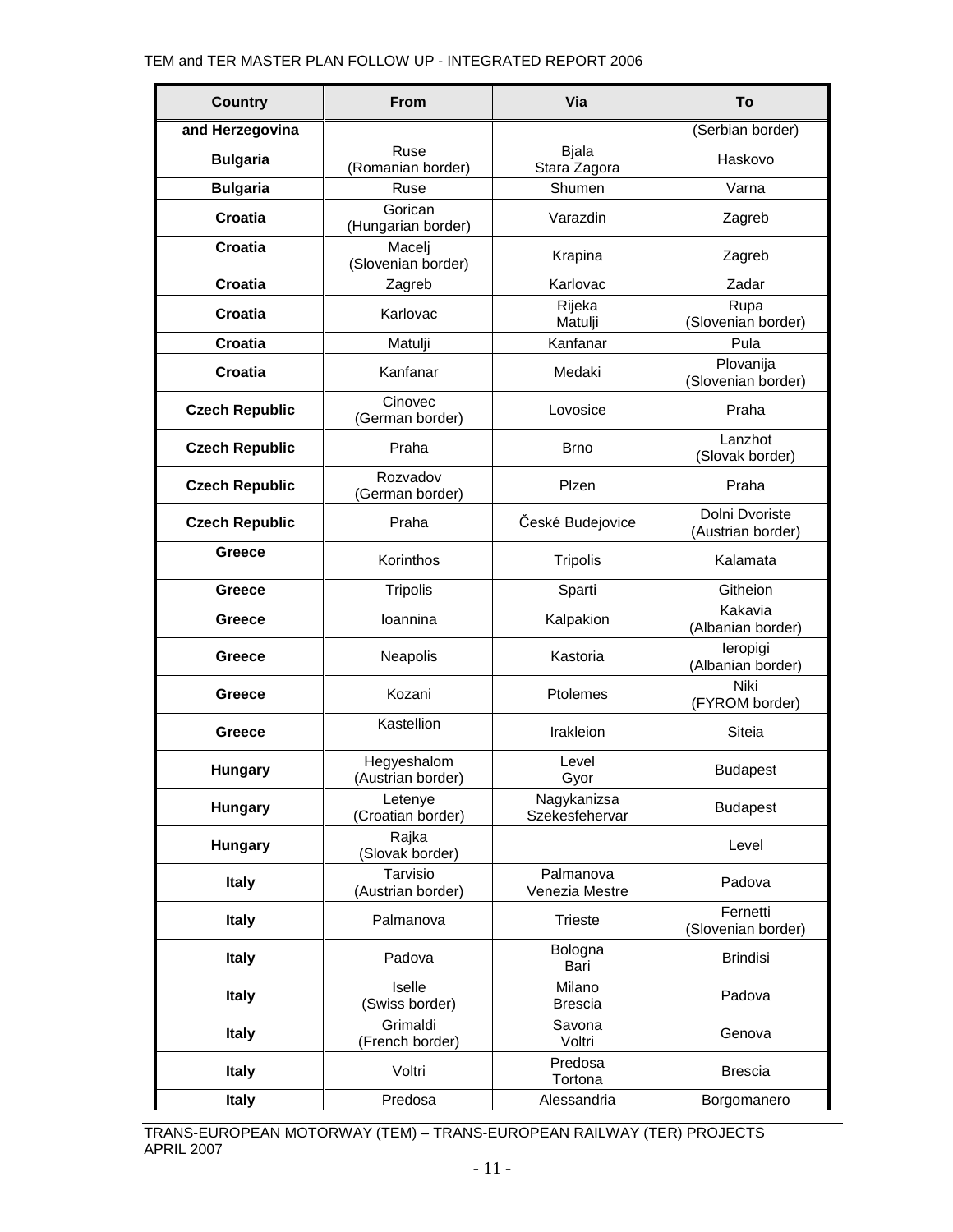| <b>Country</b>            | <b>From</b>                               | Via                                   | To                                     |
|---------------------------|-------------------------------------------|---------------------------------------|----------------------------------------|
|                           |                                           |                                       |                                        |
| <b>Italy</b>              | Bardonecchia<br>(French border)           | Torino<br>Alessandria                 | Tortona                                |
| Lithuania                 | Sangruda<br>(Polish border)               |                                       | Marijampole                            |
| Lithuania                 | Sitkunai                                  | Panevezys                             | Salociai<br>(Latvian border)           |
| <b>Moldova</b>            | Leuseni<br>(Romanian border)              | Chisinau                              | Dubasari<br>(Ukrainian border)         |
| <b>Moldova</b>            | Chisinau                                  | Tiraspol                              | Pervomaise<br>(Ukrainian border)       |
| <b>Poland</b>             | Olszyna<br>(German border)                | Golnice                               | Krzyzowa                               |
| <b>Poland</b>             | Piotrkow Trybunalski                      | Warszawa<br><b>Bialystok</b>          | <b>Budzisko</b><br>(Lithuanian border) |
| <b>Poland</b>             | Katowice                                  | Bielsko Biala<br>Zywiec               | Zwardon<br>(Slovak border)             |
| Poland                    | Warszawa                                  | Lublin<br>Piaski                      | Hrebenne<br>(Ukrainian border)         |
| <b>Poland</b>             | Piaski                                    | Chelm                                 | <b>Dorohusk</b><br>(Ukrainian border)  |
| Romania                   | Timisoara                                 | Voiteg                                | Moravita<br>(Serbian border)           |
| Romania                   | Drobeta Turnu<br>Severin                  | Craiova                               | <b>Bucuresti</b>                       |
| Romania                   | Craiova                                   | Radovan                               | Calafat<br>(Bulgarian border)          |
| Romania                   | <b>Bucuresti</b>                          | Calugareni                            | Giurgiu<br>(Bulgarian border)          |
| Romania                   | <b>Bucuresti</b>                          | Ploiesti - Buzau -<br>Tisita- Suceava | <b>Siret</b><br>(Ukrainian border)     |
| Romania                   | Tisita                                    | Crasna                                | Albita<br>(Moldovan border)            |
| <b>Russian Federation</b> | Moskva                                    | <b>Borisoglebsk</b><br>Volgograd      | Astrakhan                              |
| <b>Russian Federation</b> | Krupec<br>(Ukrainian border)              | Borisoglebsk<br>Saratov               | Dergachi<br>(Kazakhstani border)       |
| <b>Russian Federation</b> | Kamensk Sachtinskij<br>(Ukrainian border) | Morozovsk                             | Volgograd                              |
| <b>Russian Federation</b> | Astrakhan                                 | Kizlyar                               | Makhackala                             |
| <b>Russian Federation</b> | Astrakhan                                 | Krasnyj Jar                           | Mayaral<br>(Kazakhstani border)        |
| <b>Russian Federation</b> | Sankt Petersburg                          | Pskov                                 | Nevel<br>(Belarussian border)          |
| <b>Serbia</b>             | Vrsac<br>(Romanian border)                | Pancevo                               | Beograd                                |
| <b>Serbia</b>             | Mokra Gora<br>(B&H border]                | Uzice<br>Kraljevo                     | <b>Nis</b>                             |
| <b>Slovakia</b>           | Petrzalka/Jarovce<br>(Austrian border)    | <b>Bratislava</b><br>Zilina           | Vysne Nemecke<br>(Ukrainian border)    |
| Slovakia                  | Kuty                                      | <b>Bratislava</b>                     | Rusovce                                |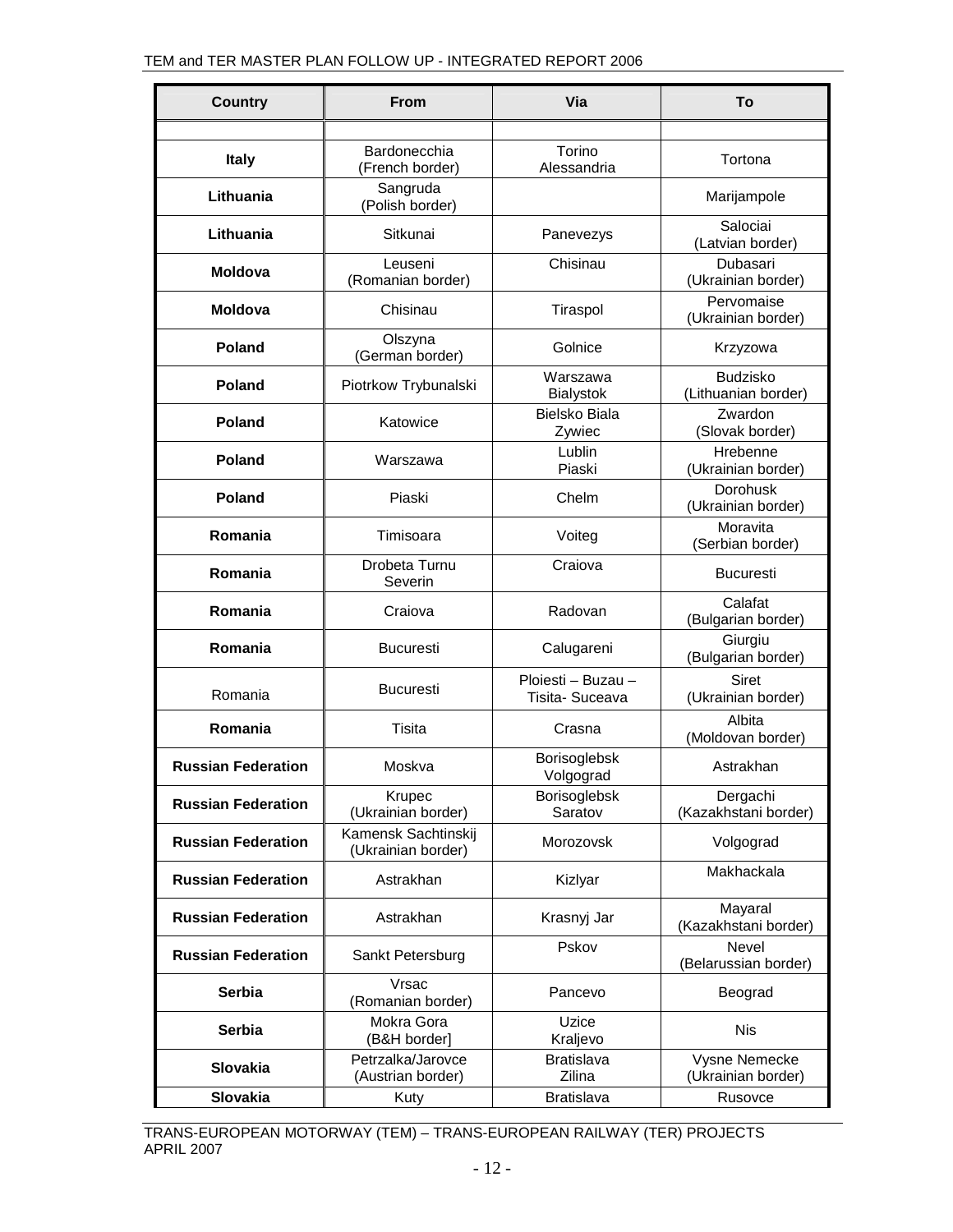| <b>Country</b>                              | <b>From</b>                             | Via                                | To                                     |
|---------------------------------------------|-----------------------------------------|------------------------------------|----------------------------------------|
|                                             | (Czech border)                          |                                    | (Hungarian border)                     |
| Slovakia                                    | <b>Skalite</b><br>(Polish border)       | Cadca<br><b>Kysucke Nove Mesto</b> | Zilina                                 |
| Slovenia                                    | Fernetici<br>(Italian border)           | Divaca<br>Postojna                 | Ljubljana                              |
| Slovenia                                    | Secovlje<br>(Croatian border)           | Koper<br>Kozina                    | <b>Divaca</b>                          |
| Slovenia                                    | <b>Krvavi Potok</b><br>(Italian border) | Kozina                             | Starod<br>(Croatian border)            |
| Slovenia                                    | Sentili<br>(Austrian border)            | Maribor<br>Ptui                    | Zgornje Gruskovje<br>(Croatian border) |
| <b>Former Yugoslav</b><br>Rep. of Macedonia | <b>Bitola</b><br>(Greek border)         | Prilep                             | Veles                                  |
| <b>Turkey</b>                               | Izmir                                   | <b>Balikesir</b><br><b>Bursa</b>   | Gebze                                  |
| <b>Turkey</b>                               | Ankara                                  | Afyon<br>Usak                      | Izmir                                  |
| <b>Turkey</b>                               | Trabzon                                 | Gumushane<br>Bayburt               | Askale                                 |
| <b>Ukraine</b>                              | Starovojtovo<br>(Polish border)         | Kovel<br>Korosten                  | Kiev                                   |
| <b>Ukraine</b>                              | Rava Russkaja<br>(Polish border)        | Zovkva                             | Lvov                                   |
| <b>Ukraine</b>                              | Stryj                                   | Ternopol                           | Uman                                   |
| <b>Ukraine</b>                              | Uman                                    | Dnipropetrovsk<br>Debalceve        | Krasnodon<br>(Russian border)          |
| <b>Ukraine</b>                              | Ternopol                                | Cernivci                           | Porubne<br>(Romanian border)           |
| <b>Ukraine</b>                              | Krasni Okni<br>(Moldovan border)        | Ananjev                            | Ljubasivka                             |
| <b>Ukraine</b>                              | Kucurhan<br>(Moldovan border)           | Kamjanka                           | Odessa                                 |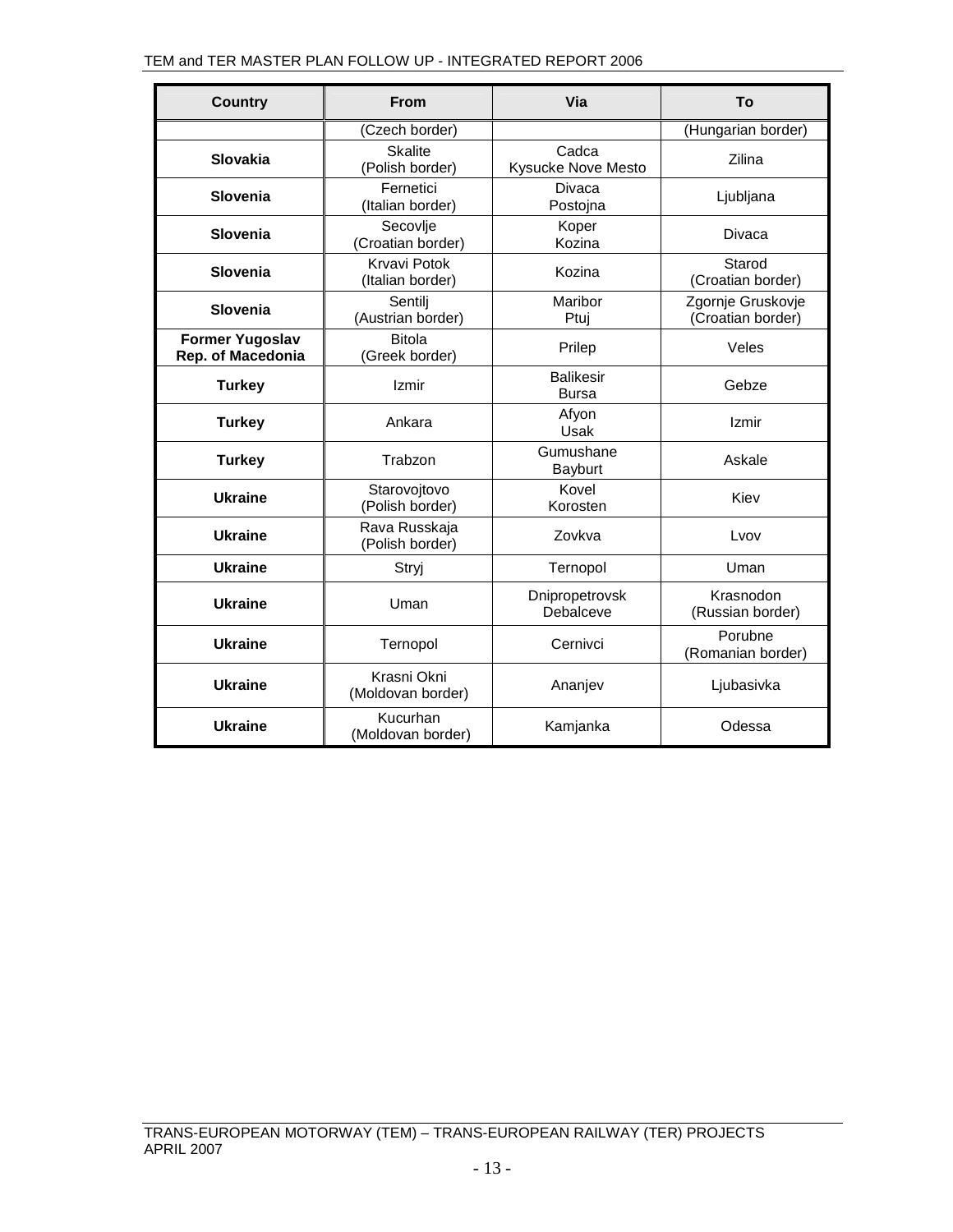# **D. LIST OF SECTIONS OF THE HIGH LEVEL GROUP MULTIMODAL OR ROAD PRIORITY AXES NOT INCLUDED IN THE TEM MASTER PLAN BACKBONE NETWORK**

| <b>Country</b>                        | <b>From</b>                            | To                                       | <b>Part of axis</b> |
|---------------------------------------|----------------------------------------|------------------------------------------|---------------------|
| Austria                               | Salzburg                               | Karavanken tunnel<br>(Slovenian border)  | multimodal          |
| Romania                               | Drobeta Turnu Severin                  | Calafat                                  | road priority       |
| <b>Russian Federation</b>             | Moskva                                 | Zasitino<br>(Latvian border)             | multimodal          |
| Slovenia                              | Karavanken tunnel<br>(Austrian border) | Ljubljana                                | multimodal          |
| <b>Turkey</b>                         | Suluova                                | Yildizeli<br>(Sivas)                     | multimodal          |
| <b>Turkey</b>                         | Sivas                                  | Gaziantep                                | multimodal          |
| <b>Turkey</b>                         | Horasan                                | Kars                                     | multimodal          |
| <b>Turkey</b>                         | Hopa                                   | Kars                                     | multimodal          |
| <b>Turkey</b>                         | Kars                                   | Akyaka Sinir Kapisi<br>(Armenian border) | multimodal          |
| Ukraine//Russian<br><b>Federation</b> | Kharkiv                                | Penza                                    | Multimodal          |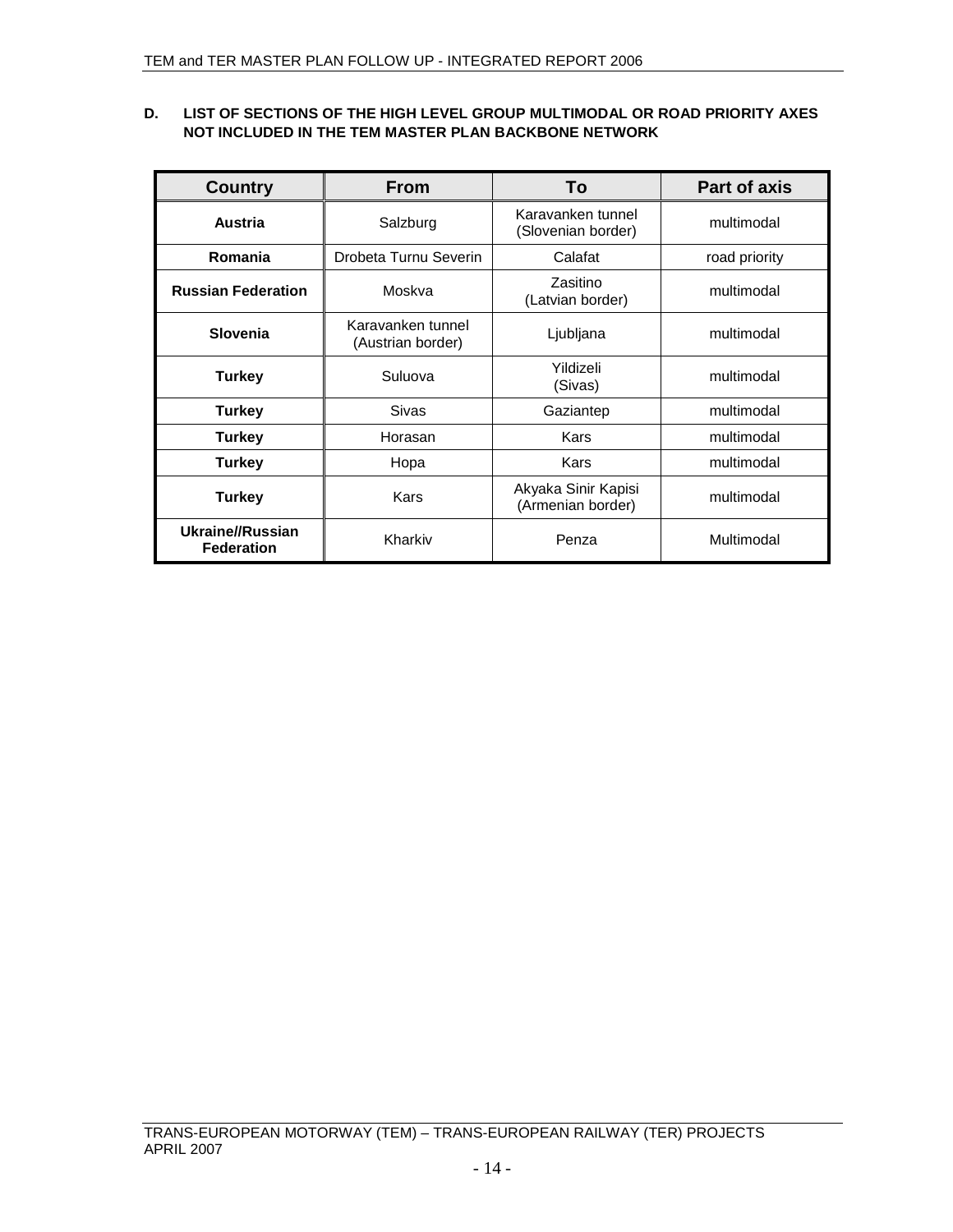

TRANS-EUROPEAN MOTORWAY (TEM) – TRANS-EUROPEAN RAILWAY (TER) PROJECTS APRIL 2007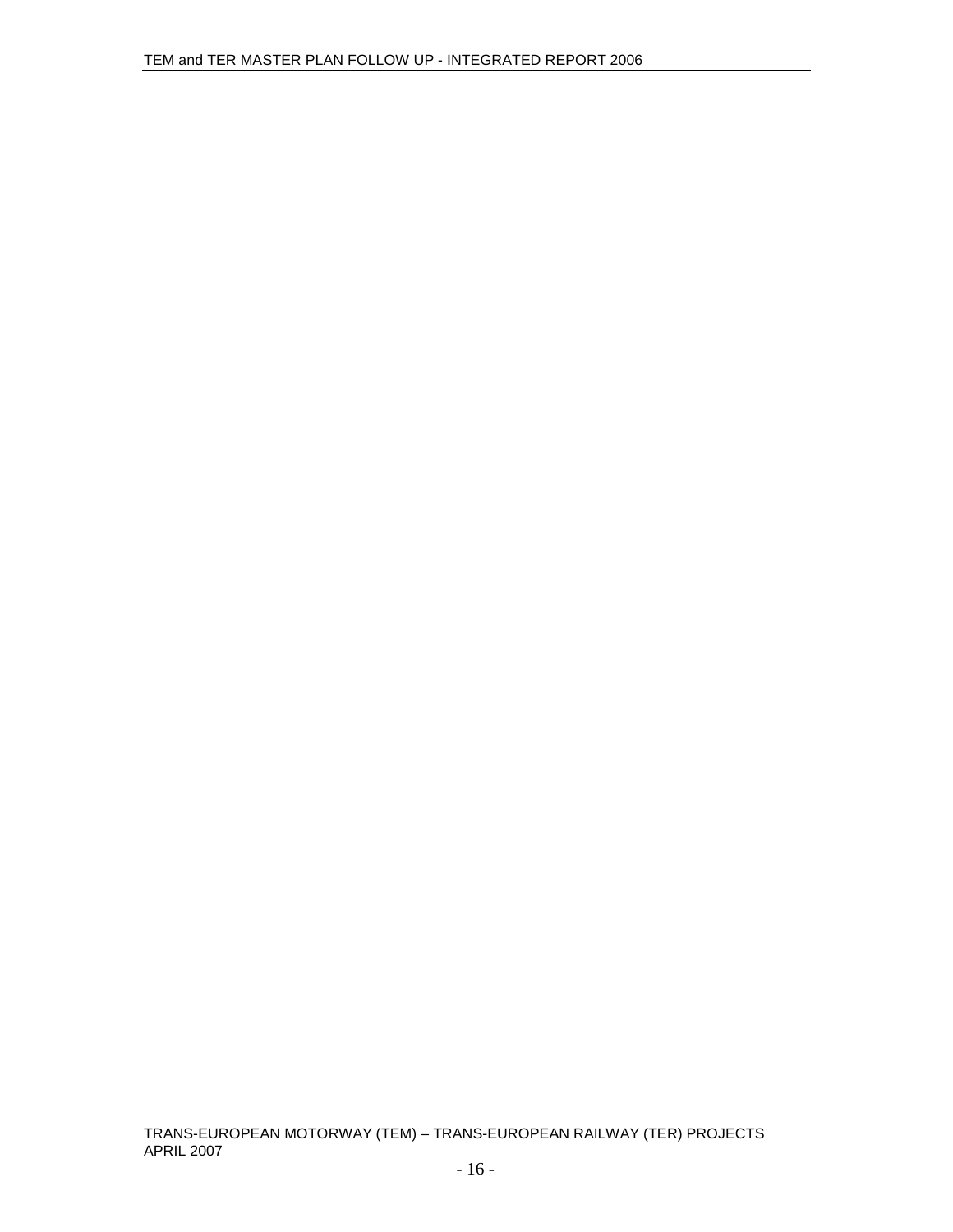## **TEM MASTER PLAN BACKBONE NETWORK VIS-À-VIS THE EU TRANSEUROPEAN TRANSPORT NETWORK (ROADS) AND THE PRIORITY PROJECTS ON WHICH WORK IS DUE TO START BEFORE 2010**

**A. LIST OF THE TEM MASTER PLAN BACKBONE NETWORK LINKS IDENTICAL WITH THE PRIORITY PROJECTS ON WHICH WORK IS DUE TO START BEFORE 2010 (ANNEX III TO THE CORRIGENDUM TO DECISION NO. 884/2004/EC OF THE EUROPEAN PARLIAMENT AND OF THE COUNCIL OF 29 APRIL 2004 AMENDING DECISION NO. 1692/96/EC ON COMMUNITY GUIDELINES FOR THE DEVELOPMENT OF THE TRANSEUROPEAN TRANSPORT NETWORK)** 

| <b>Country</b>        | <b>From</b>                       | Via                                          | To                                |
|-----------------------|-----------------------------------|----------------------------------------------|-----------------------------------|
| <b>Austria</b>        | Kittsee<br>(Slovak border)        | Parndorf                                     | Wien                              |
| <b>Austria</b>        | Drasenhofen<br>(Czech border)     | Poysdorf                                     | Wien                              |
| <b>Bulgaria</b>       | Vidin<br>(Romanian border)        | Sofia                                        | Kulata<br>(Greek border)          |
| <b>Czech Republic</b> | Vernovice<br>(Polish border)      | <b>Brno</b>                                  | Mikulov<br>(Austrian border)      |
| Greece                | Thessaloniki                      | Larissa                                      | Athinai                           |
| Greece                | Athinai                           | Korinthos                                    | Patrai                            |
| Greece                | Igoumenitsa                       | Ioannina<br>Kozani                           | Thessaloniki                      |
| Greece                | Thessaloniki                      | Leukonas<br>Alexandroupolis                  | Ormenio<br>(Bulgarian border)     |
| Greece                | Leukonas                          | Sidirokastron                                | Promachonas<br>(Bulgarian border) |
| <b>Hungary</b>        | <b>Budapest</b>                   | Szeged                                       | Nagylak<br>(Romanian border)      |
| Poland                | Gdansk                            | Lodz                                         | Katowice                          |
| Poland                | Katowice                          | Bielsko-Biala                                | Zwardon<br>(Slovak border)        |
| Poland                | Katowice                          | Rybnik                                       | Gorzyczki<br>(Czech border)       |
| Romania               | Nadlac<br>(Hungarian border)      | Timisoara<br>Lugoj                           | Drobeta Turnu<br>Severin          |
| Romania               | Lugoj                             | Deva- Sibiu- Pitesti-<br>Bucuresti - Fetesti | Constanta                         |
| Slovakia              | <b>Skalite</b><br>(Polish border) | Zilina<br><b>Bratislava</b>                  | Jarovce<br>(Austrian border)      |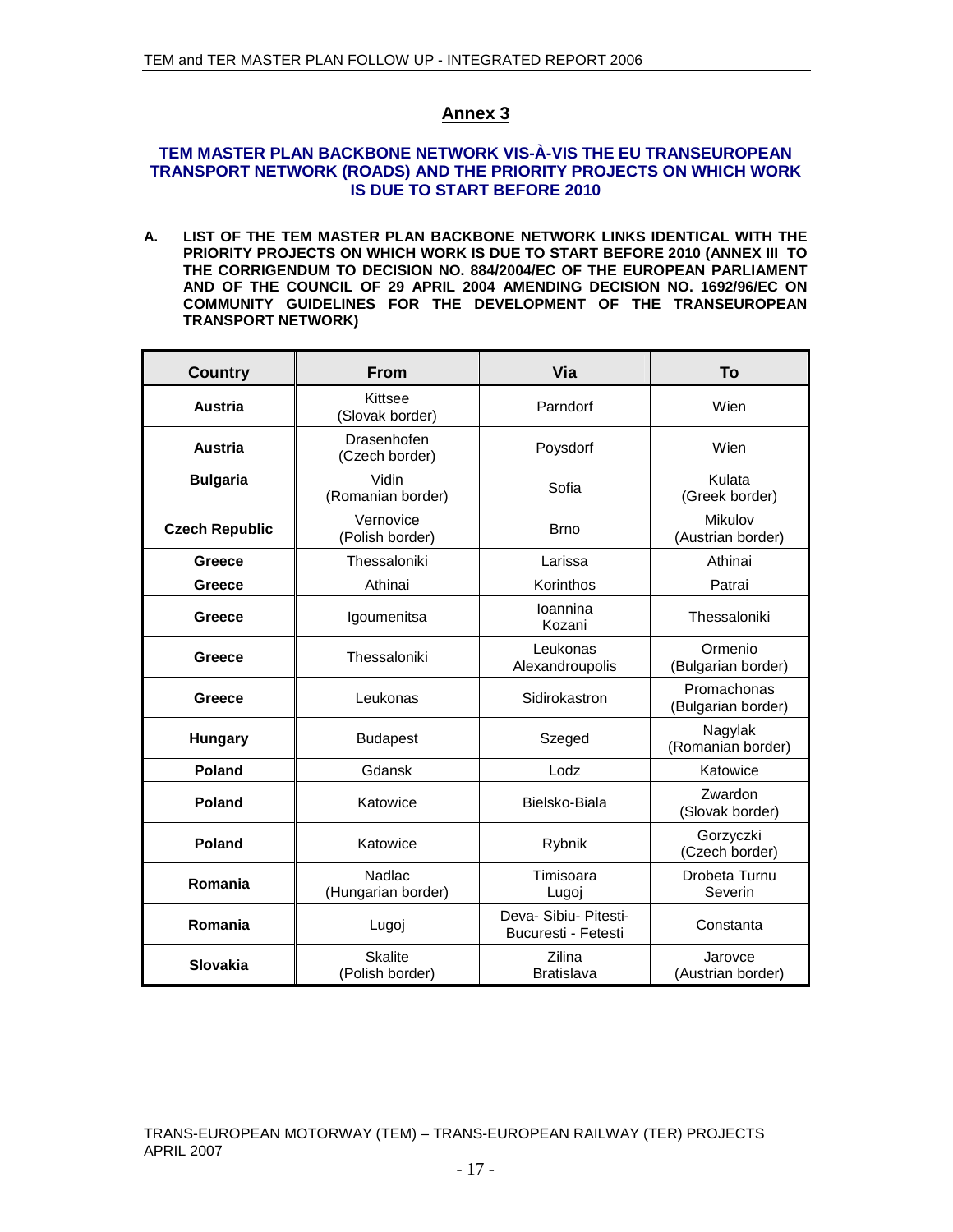**B. LIST OF THE TEM MASTER PLAN BACKBONE NETWORK LINKS IDENTICAL WITH THE LINKS OF THE EU TRANSEUROPEAN TRANSPORT NETWORK (ROADS) ACCORDING TO ANNEX I TO THE CORRIGENDUM TO DECISION NO. 884/2004/EC OF THE EUROPEAN PARLIAMENT AND OF THE COUNCIL OF 29 APRIL 2004 AMENDING DECISION NO. 1692/96/EC ON COMMUNITY GUIDELINES FOR THE DEVELOPMENT OF THE TRANSEUROPEAN TRANSPORT NETWORK AND TO THE TREATIES OF ACCESSION OF THE NEW MEMBER COUNTRIES TO THE EUROPEAN UNION** 

| <b>Country</b>        | From                             | Via                           | To                                   |
|-----------------------|----------------------------------|-------------------------------|--------------------------------------|
| Austria               | Salzburg<br>(German border)      | Sattledt<br>Linz              | Wien                                 |
| Austria               | Wien                             | Graz<br>Villach               | Arnoldstein<br>(Italian border)      |
| Austria               | Parndorf                         | Gattendorf                    | Nickelsdorf<br>(Hungarian border)    |
| Austria               | Sattledt                         | Graz                          | Spielfeld<br>(Slovenian border)      |
| Austria               | Linz                             | Unterweitersdorf              | Wullowitz<br>(Czech border)          |
| <b>Bulgaria</b>       | Kalotina<br>(Serbian border)     | Sofia<br>Plodovitovo          | Kapitan Andreevo<br>(Turkish border) |
| <b>Bulgaria</b>       | Gjusevo<br>(FYROM border)        | Pernik                        | Sofia                                |
| <b>Bulgaria</b>       | Plodovitovo                      | <b>Burgas</b>                 | Varna                                |
| <b>Bulgaria</b>       | Ruse<br>(Romanian border)        | <b>Bjala</b><br>Stara Zagora  | Haskovo                              |
| <b>Bulgaria</b>       | Novo Selo<br>(Greek border)      |                               | Svilengrad                           |
| <b>Czech Republic</b> | Cinovec<br>(German border)       | Lovosice                      | Praha                                |
| <b>Czech Republic</b> | Praha                            | <b>Brno</b>                   | Lanzhot<br>(Slovak border)           |
| <b>Czech Republic</b> | Rozvadov<br>(German border)      | Plzen                         | Praha                                |
| <b>Czech Republic</b> | Praha                            | České Budejovice              | Dolni Dvoriste<br>(Austrian border)  |
| Greece                | Korinthos                        | Tripolis                      | Kalamata                             |
| Greece                | Kozani                           | Ptolemes                      | Niki<br>(FYROM border)               |
| Greece                | Patrai                           | Agrinion<br>Arta              | Ioannina                             |
| Greece                | Evzoni<br>(FYROM border)         | Polykastron                   | Thessaloniki                         |
| Hungary               | Hegyeshalom<br>(Austrian border) | Level<br>Gyor                 | <b>Budapest</b>                      |
| Hungary               | Letenye<br>(Croatian border)     | Nagykanizsa<br>Szekesfehervar | <b>Budapest</b>                      |
| Hungary               | Rajka<br>(Slovak border)         |                               | Level                                |
| Hungary               | <b>Budapest</b>                  | Gyongyos                      | Zahony<br>(Ukrainian border)         |
| Hungary               | <b>Budapest</b>                  | Dunafoldvar                   | Udvar<br>(Croatian border)           |
| Hungary               | Szeged                           |                               | Roszke<br>(Serbian border)           |
| <b>Italy</b>          | Tarvisio<br>(Austrian border)    | Palmanova<br>Venezia Mestre   | Padova                               |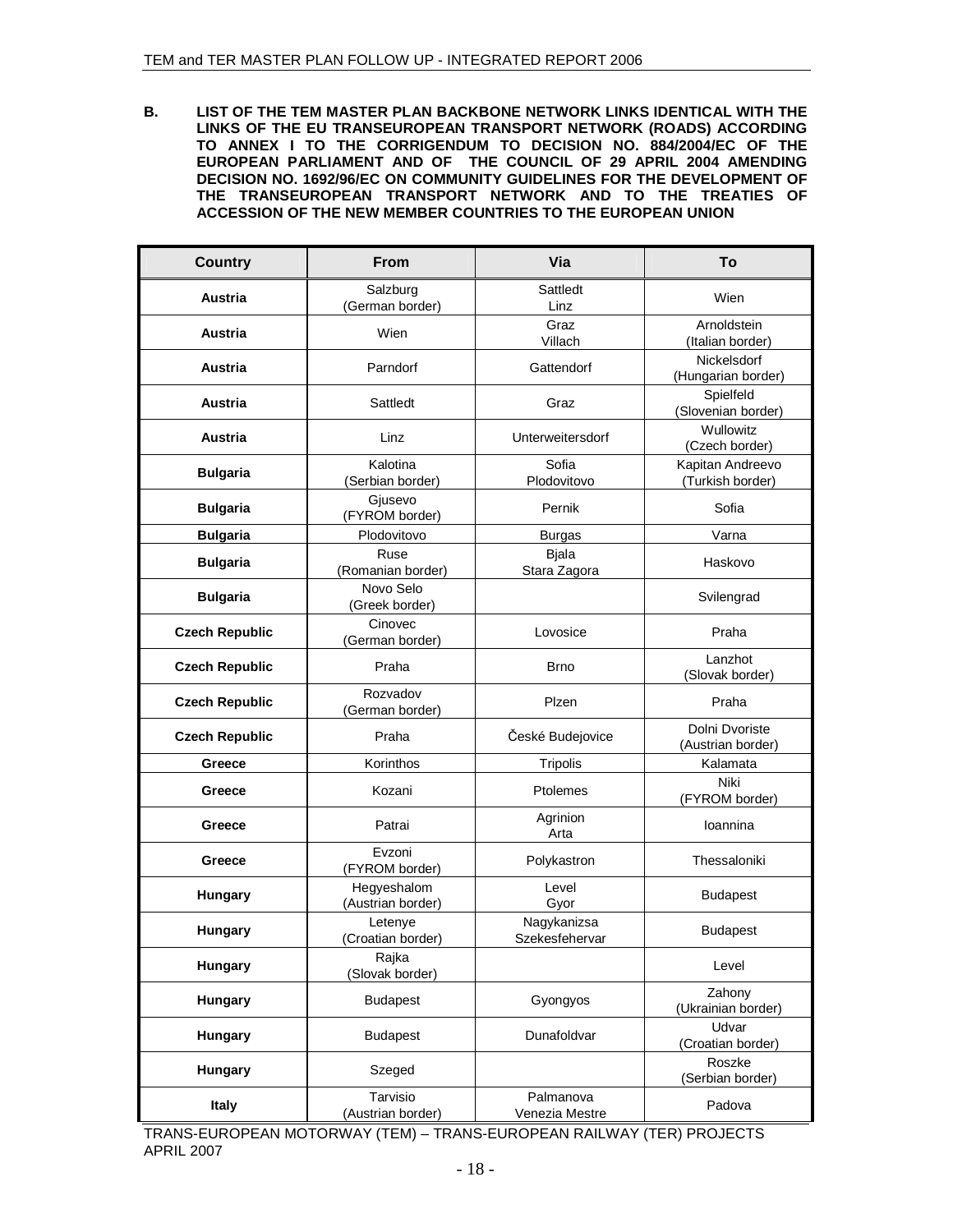| <b>Country</b>  | <b>From</b>                      | Via                          | To                                     |
|-----------------|----------------------------------|------------------------------|----------------------------------------|
| <b>Italy</b>    | Palmanova                        | <b>Trieste</b>               | Fernetti<br>(Slovenian border)         |
| <b>Italy</b>    | Padova                           | Bologna<br>Bari              | <b>Brindisi</b>                        |
| <b>Italy</b>    | Iselle<br>(Swiss border)         | Milano<br><b>Brescia</b>     | Padova                                 |
| <b>Italy</b>    | Grimaldi<br>(French border)      | Savona<br>Voltri             | Genova                                 |
| <b>Italy</b>    | Voltri                           | Predosa<br>Tortona           | <b>Brescia</b>                         |
| <b>Italy</b>    | Predosa                          | Alessandria                  | Borgomanero                            |
| Italy           | Bardonecchia<br>(French border)  | Torino<br>Alessandria        | Tortona                                |
| Lithuania       | Sangruda<br>(Polish border)      |                              | Marijampole                            |
| Lithuania       | Sitkunai                         | Panevezys                    | Salociai<br>(Latvian border)           |
| Lithuania       | Kybartai<br>(Russian border)     | Kaunas<br>Vilnius            | Medininkai<br>(Russian border)         |
| Lithuania       | Klajpeda                         | Kirkliai<br>Sitkunai         | Kaunas                                 |
| Poland          | Olszyna<br>(German border)       | Golnice                      | Krzyzowa                               |
| Poland          | Piotrkow Trybunalski             | Warszawa<br><b>Bialystok</b> | <b>Budzisko</b><br>(Lithuanian border) |
| Poland          | Warszawa                         | Lublin<br>Piaski             | Hrebenne<br>(Ukrainian border)         |
| Poland          | Piaski                           | Chelm                        | Dorohusk<br>(Ukrainian border)         |
| Poland          | Swiecko<br>(German border)       | Poznan<br>Warszawa           | Terespol<br>(Belarussian border)       |
| Poland          | Jedrzychowice<br>(German border) | Wroclaw<br>Krakow            | Medyka<br>(Ukrainian border)           |
| Romania         | Timisoara                        | Voiteg                       | Moravita<br>(Serbian border)           |
| Romania         | Drobeta Turnu<br>Severin         | Craiova                      | <b>Bucuresti</b>                       |
| Romania         | Ploiesti                         |                              | Buzau                                  |
| Romania         | Craiova                          | Radovan                      | Calafat<br>(Bulgarian border)          |
| Romania         | <b>Bucuresti</b>                 | Calugareni                   | Giurgiu<br>(Bulgarian border)          |
| Romania         | <b>Bucuresti</b>                 | Marasesti<br>Suceava         | Siret<br>(Ukrainian border)            |
| Romania         | Marasesti                        | Tecuci<br>Crasna             | Albita<br>(Moldovan border)            |
| Slovakia        | Zilina                           | Poprad<br>Kosice             | Vysne Nemecke<br>(Ukrainian border)    |
| <b>Slovakia</b> | Kuty<br>(Czech border)           | <b>Braatislava</b>           | Rusovce<br>(Hungarian border)          |
| Slovenia        | Fernetici<br>(Italian border)    | Divaca<br>Postojna           | Ljubljana                              |
| Slovenia        | Secovlje<br>(Croatian border)    | Koper<br>Kozina              | <b>Divaca</b>                          |
| Slovenia        | Krvavi Potok                     | Kozina                       | Starod                                 |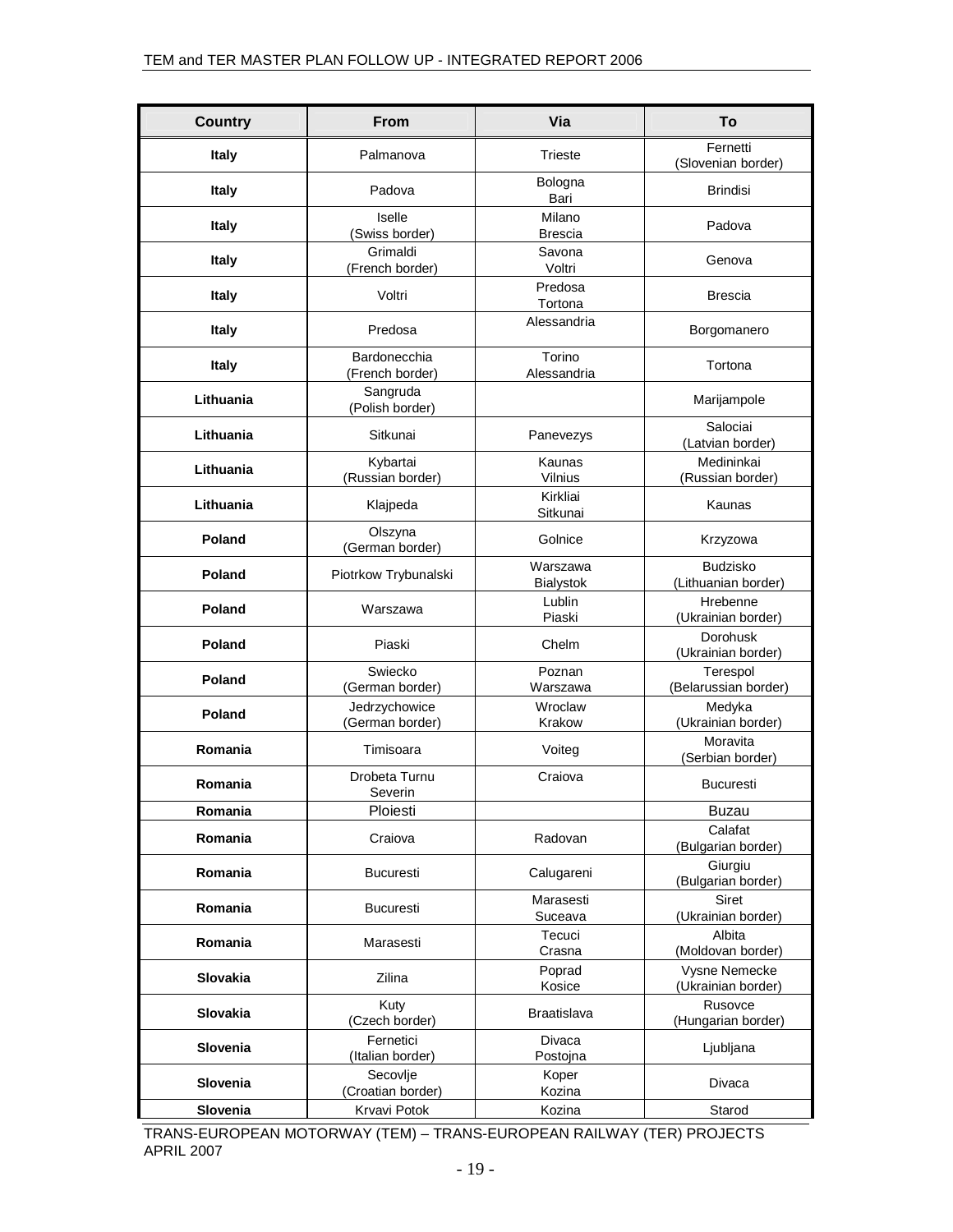| Country  | From                         | Via             | Τo                                     |
|----------|------------------------------|-----------------|----------------------------------------|
|          | (Italian border)             |                 | (Croatian border)                      |
| Slovenia | Sentilj<br>(Austrian border) | Maribor<br>Ptui | Zgornje Gruskovje<br>(Croatian border) |
| Slovenia | Ljubljana                    | Novo Mesto      | Obrezje<br>(Croatian border)           |

#### **C. LIST OF THE TEM MASTER PLAN BACKBONE NETWORK LINKS INCLUDED NEITHER IN THE PRIORITY PROJECTS ON WHICH WORK IS DUE TO START BEFORE 2010 NOR IN THE EU TRANSEUROPEAN TRANSPORT NETWORK (ROADS)**

| <b>Country</b>                   | <b>From</b>                                                      | Via                   | To                                    |
|----------------------------------|------------------------------------------------------------------|-----------------------|---------------------------------------|
| <b>Belarus</b>                   | Jezjarysca<br>(Russian border)                                   | Orsha                 | Gomel                                 |
| <b>Belarus</b>                   | <b>Brest</b><br>(Polish border)                                  | <b>Minsk</b><br>Orsha | Krasnoje<br>(Russian border)          |
| <b>Belarus</b>                   | Kamenny Loh<br>(Lithuanian border)                               | Minsk<br>Gomel        | Novaja Guta<br>(Ukrainian border)     |
| <b>Bosnia</b><br>and Herzegovina | Sarajevo<br>Ustipraca                                            |                       | Donje Varadiste<br>(Serbian border)   |
| <b>Bosnia</b><br>and Herzegovina | Bosanski Samac<br>(Croatian border)                              | Sarajevo              | Visici<br>(Croatian border)           |
| <b>Bulgaria</b>                  | Ruse                                                             | Shumen                | Varna                                 |
| Croatia                          | Zagreb<br><b>Bregana</b><br>Slavonski Brod<br>(Slovenian border) |                       | Lipovac<br>(Serbian border)           |
| <b>Croatia</b>                   | Knezevo<br>Osijek<br>(Hungarian border)                          |                       | Svilai<br>(B&H border)                |
| Croatia                          | Metkovic<br>(B&H border)                                         |                       | Ploce                                 |
| Croatia                          | Gorican<br>(Hungarian border)                                    | Varazdin              | Zagreb                                |
| <b>Croatia</b>                   | Macelj<br>(Slovenian border)                                     | Krapina               | Zagreb                                |
| Croatia                          | Zagreb                                                           | Karlovac              | Zadar                                 |
| Croatia                          | Matulji                                                          | Kanfanar              | Pula                                  |
| Croatia                          | Kanfanar                                                         | Medaki                | Plovanija<br>(Slovenian border)       |
| Georgia                          | Sarpi<br>(Turkish border)                                        | Senaki<br>Tbilisi     | Tsiteli Khidi<br>(Azerbaijani border) |
| Georgia                          | Leselidze<br>(Russian border)                                    | Sukhumi               | Senaki                                |
| Georgia                          | Larsi<br>(Russian border)                                        | <b>T</b> bilisi       | Sadakhlo<br>(Armenian border)         |
| Greece                           | <b>Tripolis</b>                                                  | Sparti                | Githeion                              |
| Greece                           | Ioannina                                                         | Kalpakion             | Kakavia<br>(Albanian border)          |
| Greece                           | Neapolis                                                         | Kastoria              | leropigi<br>(Albanian border)         |
| Greece                           | Kastellion                                                       | Irakleion             | Siteia                                |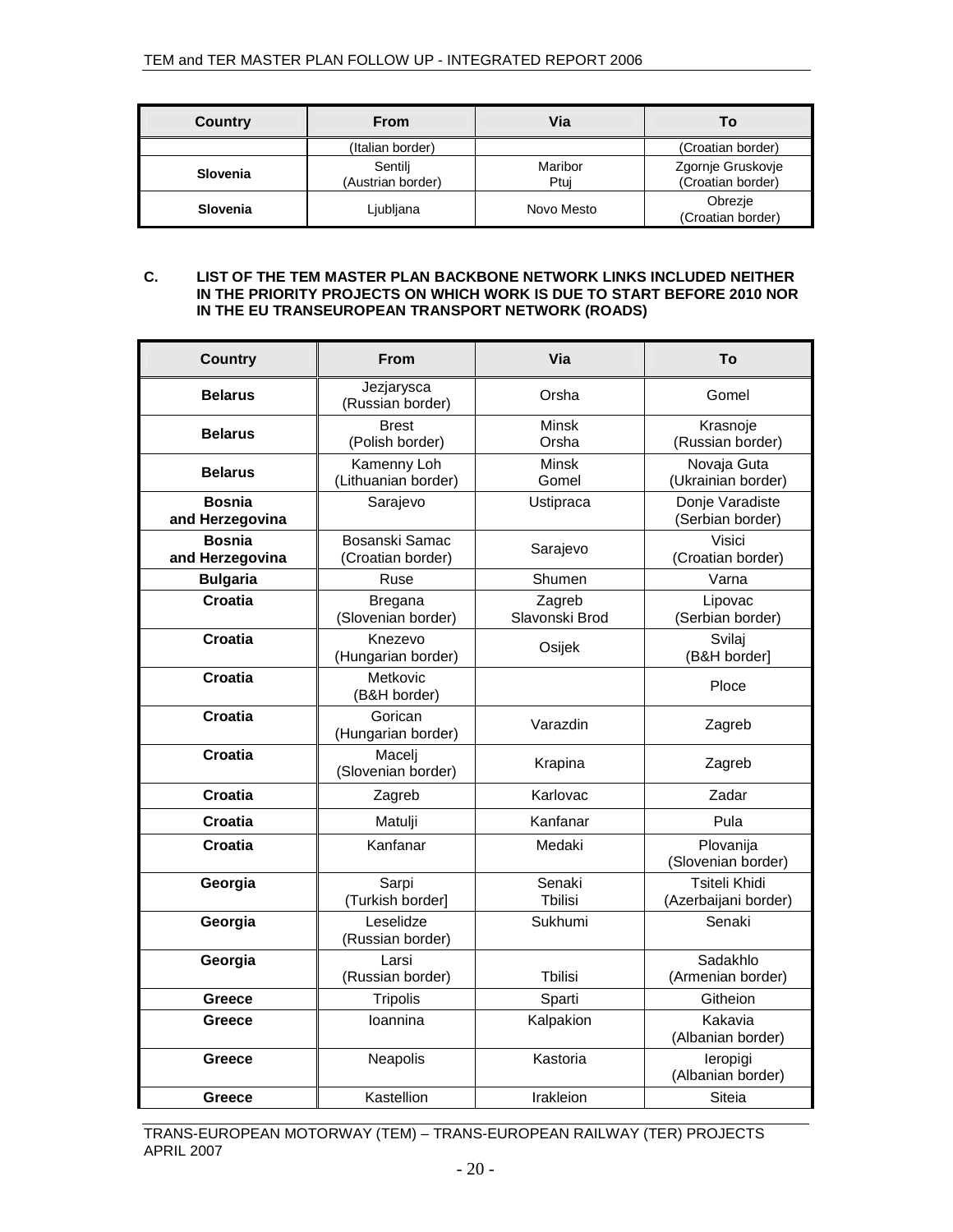| <b>Country</b>                              | <b>From</b>                                            | Via                              | To                                  |
|---------------------------------------------|--------------------------------------------------------|----------------------------------|-------------------------------------|
| <b>Moldova</b>                              | Leuseni<br>(Romanian border)                           | Chisinau                         | Dubasari<br>(Ukrainian border)      |
| <b>Moldova</b>                              | Chisinau                                               | Tiraspol                         | Pervomaise<br>(Ukrainian border)    |
| <b>Russian Federation</b>                   | Krasnoje<br>(Belarussian border)                       | Smolensk<br>Moskva               | Niznij Novgorod                     |
| <b>Russian Federation</b>                   | Sankt Petersburg<br>Tver                               |                                  | Moskva                              |
| <b>Russian Federation</b>                   | Kalinovka<br>(Ukrainian border)                        | <b>Brjansk</b><br>Moskva         | Jaroslavl                           |
| <b>Russian Federation</b>                   | Kaliningrad<br>Cernjahovsk                             |                                  | Nesterov<br>(Lithuanian border)     |
| <b>Russian Federation</b>                   | Novosachtinsk<br>(Ukrainian border)                    | Pavlovskaja<br>Vladikavkaz       | Orudzhaba<br>(Azerbaijani border)   |
| <b>Russian Federation</b>                   | Pavlovskaja                                            | Krasnodar<br>Novorossijsk        | Adler<br>(Georgian border)          |
| <b>Russian Federation</b>                   | Vladikavkaz                                            | Balta                            | Larsi<br>(Georgian border)          |
| <b>Russian Federation</b>                   | Moskva                                                 | Borisoglebsk<br>Volgograd        | Astrakhan                           |
| <b>Russian Federation</b>                   | Krupec<br>(Ukrainian border)                           | Borisoglebsk<br>Saratov          | Dergachi<br>(Kazakhstani border)    |
| <b>Russian Federation</b>                   | Kamensk Sachtinskij<br>Morozovsk<br>(Ukrainian border) |                                  | Volgograd                           |
| <b>Russian Federation</b>                   | Astrakhan                                              | Makhackala<br>Kizlyar            |                                     |
| <b>Russian Federation</b>                   | Astrakhan                                              | Krasnyj Jar                      | Mayaral<br>(Kazakhstani border)     |
| <b>Russian Federation</b>                   | Sankt Petersburg                                       | Pskov                            | Nevel<br>(Belarussian border)       |
| Serbia                                      | Vrsac<br>(Romanian border)                             | Pancevo                          | Beograd                             |
| Serbia                                      | Mokra Gora<br>(B&H border]                             | Uzice<br>Kraljevo                | <b>Nis</b>                          |
| Serbia                                      | Batrovci<br>(Croatian border)                          | Beograd<br><b>Nis</b>            | Dimitrovgrad<br>(Bulgarian border)  |
| Serbia                                      | Kelebia<br>(Hungarian border)                          | Subotica<br>Novi Sad             | Beograd                             |
| <b>Serbia</b>                               | <b>Nis</b>                                             | Leskovac                         | Strezovce<br>(FYROM border)         |
| <b>Former Yugoslav</b><br>Rep. of Macedonia | <b>Bitola</b><br>(Greek border)                        | Prilep                           | Veles                               |
| <b>Former Yugoslav</b><br>Rep.of Macedonia  | Tabanovce<br>(Serbian border)                          | Skopje<br>Veles                  | Gevgelija<br>(Greek border)         |
| <b>Former Yugoslav</b><br>Rep.of Macedonia  | Debar<br>(Albanian border)                             | Skopje                           | Kriva Palanka<br>(Bulgarian border) |
| <b>Turkey</b>                               | Izmir                                                  | <b>Balikesir</b><br><b>Bursa</b> | Gebze                               |
| <b>Turkey</b>                               | Ankara                                                 | Afyon<br>Usak                    | <b>Izmir</b>                        |
| <b>Turkey</b>                               | Trabzon                                                | Gumushane<br>Bayburt             | Askale                              |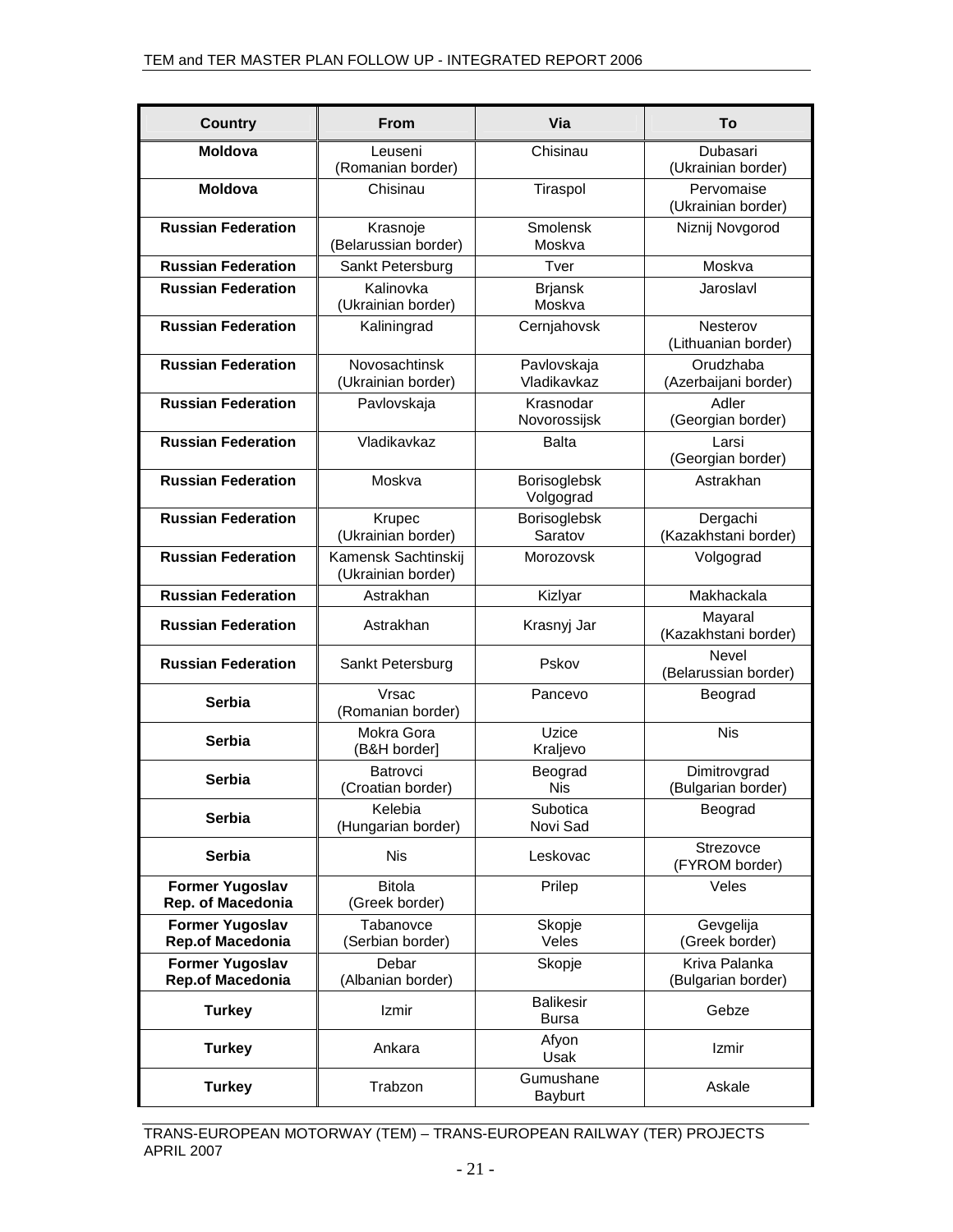| <b>Country</b> | From                                    | Via                         | To                            |
|----------------|-----------------------------------------|-----------------------------|-------------------------------|
| <b>Turkey</b>  | Kapikule<br>(Bulgarian border)          | Istanbul<br>Gerede          | Ankara                        |
| <b>Turkey</b>  | Ankara                                  | Refahiye<br>Dogubayazit     | Gurbulak<br>(Iranian border)  |
| <b>Turkey</b>  | Ankara                                  | Tarsus/Mersin<br>Ceyhan     | Yayladagi<br>(Syrian border)  |
| <b>Turkey</b>  | Ceyhan (Iskenderun<br>Ayrim Bati)       | Gaziantep<br>Sanli Urfa     | Habur<br>(Iraqi border)       |
| <b>Turkey</b>  | Gerede                                  | Suluova                     | Refahiye                      |
| <b>Turkey</b>  | Suluova                                 | Samsun<br>Trabzon           | Sarp<br>(Georgian border)     |
| <b>Turkey</b>  | Sanli Urfa                              | Diyarbakir<br><b>Bitlis</b> | Dogubayazit                   |
| <b>Ukraine</b> | Starovojtovo<br>(Polish border)         | Kovel<br>Korosten           | Kiev                          |
| <b>Ukraine</b> | Seginie<br>(Polish border)              | Lvov                        | Kiev                          |
| <b>Ukraine</b> | Cop<br>(Hungarian border)               | Mukacevo<br>Stryj           | Lvov                          |
| <b>Ukraine</b> | Novi Jarylovici<br>(Belarussian border) | Kipti<br>Kiev               | Odessa                        |
| <b>Ukraine</b> | Kipti                                   | Hluchov                     | Cervone<br>(Russian border)   |
| <b>Ukraine</b> | Kiev                                    | Kharkiv<br>Debalceve        | Astakhovo<br>(Russian border) |
| <b>Ukraine</b> | Rava Russkaja<br>(Polish border)        | Zovkva                      | Lvov                          |
| <b>Ukraine</b> | Stryj                                   | Ternopol                    | Uman                          |
| <b>Ukraine</b> | Uman                                    | Dnipropetrovsk<br>Debalceve | Krasnodon<br>(Russian border) |
| <b>Ukraine</b> | Ternopol                                | Cernivci                    | Porubne<br>(Romanian border)  |
| <b>Ukraine</b> | Krasni Okni<br>(Moldovan border)        | Ananjev                     | Ljubasivka                    |
| <b>Ukraine</b> | Kucurhan<br>(Moldovan border)           | Kamjanka                    | Odessa                        |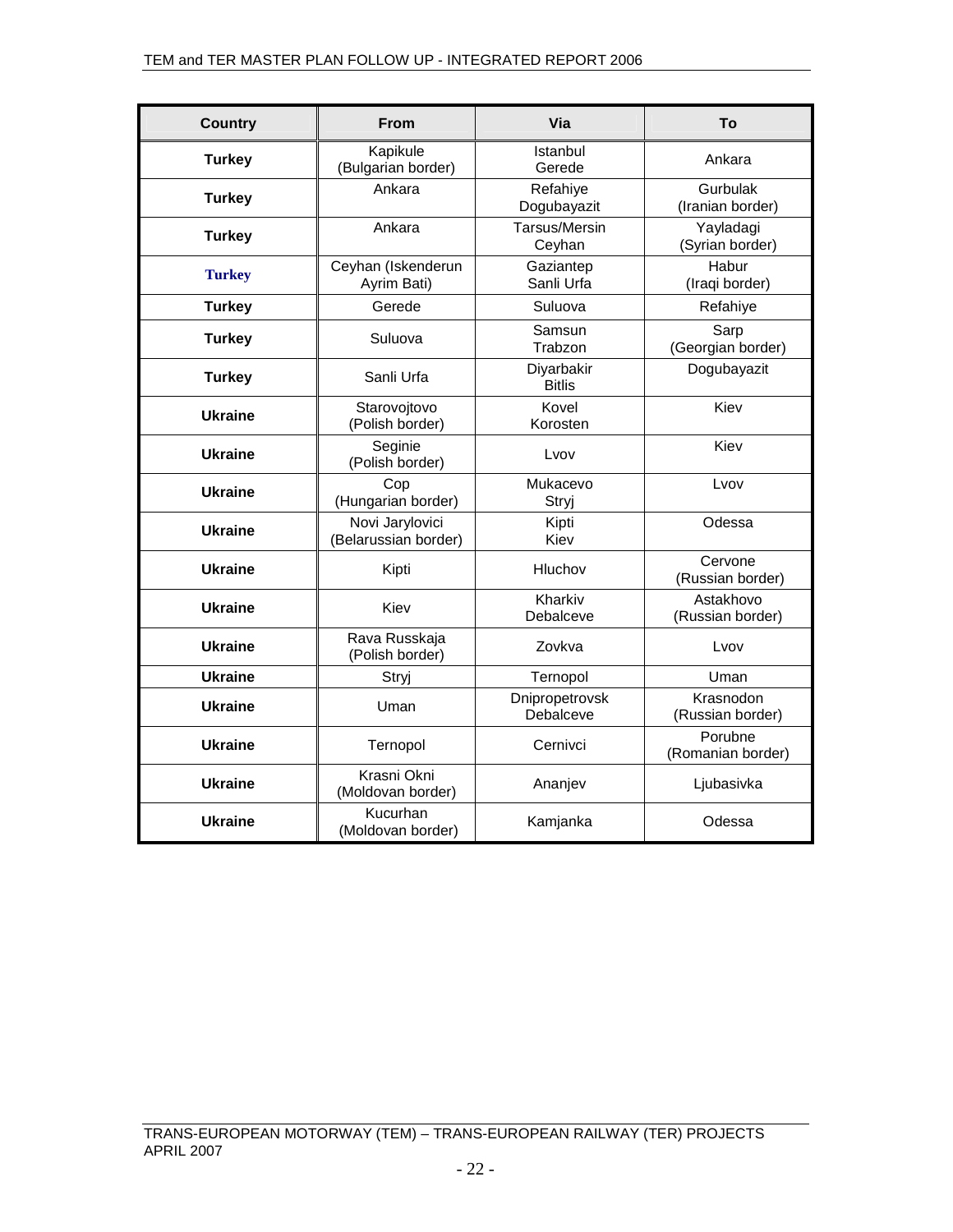#### TEM and TER MASTER PLAN FOLLOW UP - INTEGRATED REPORT 2006



TRANS-EUROPEAN MOTORWAY (TEM) – TRANS-EUROPEAN RAILWAY (TER) PROJECTS APRIL 2007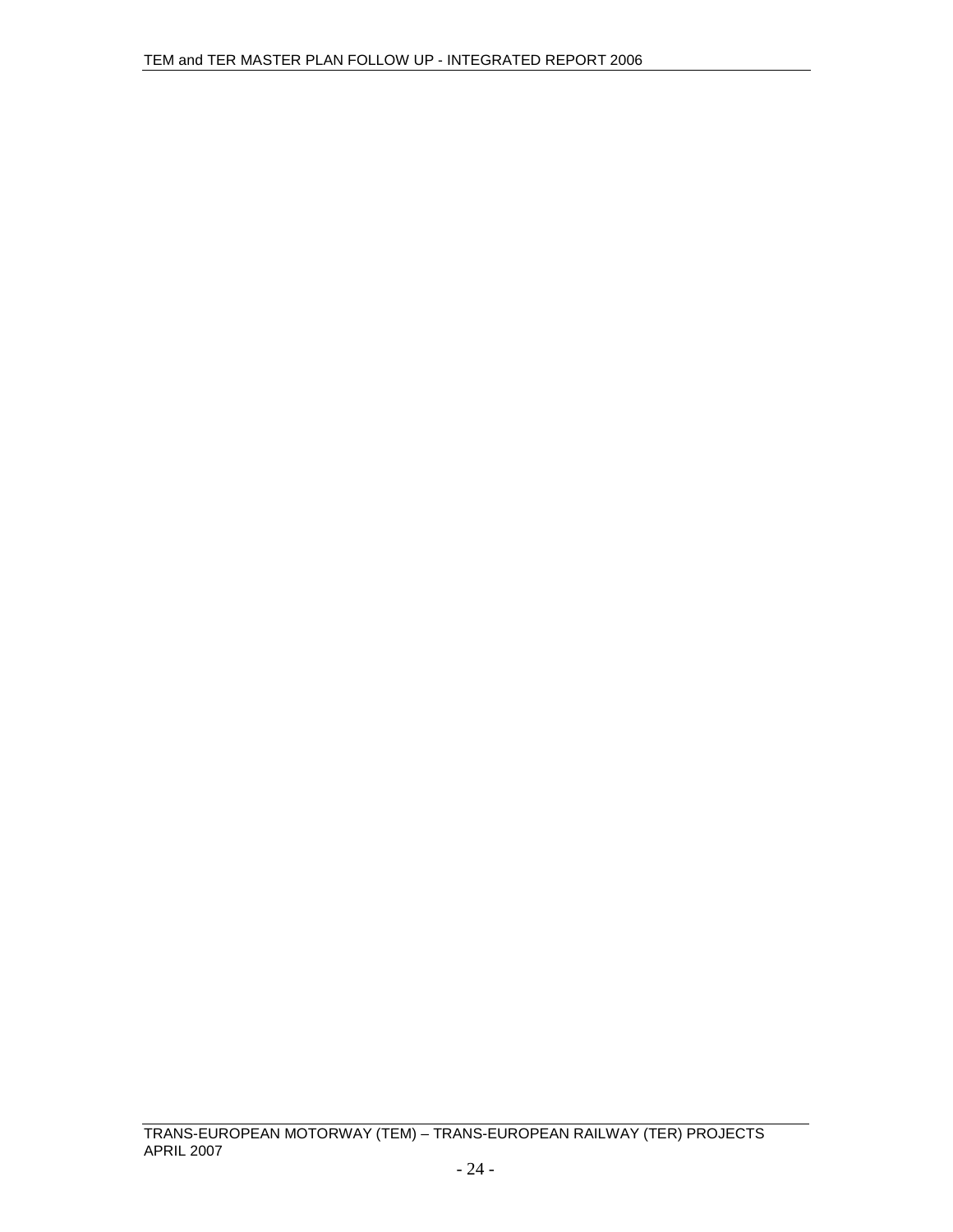## **TEM MASTER PLAN PROJECTS VIS-À-VIS THE PROJECTS OF THE HIGH LEVEL GROUP AND PRIORITY PROJECTS ON WHICH WORK IS DUE TO START BEFORE 2010**

### **A. LIST OF THE TEM MASTER PLAN PROJECTS COMPATIBLE WITH THE PROJECTS OF THE HIGH LEVEL GROUP LOCATED ON THE CENTRAL AXIS**

| <b>TEM Master Plan project</b> |           |                          |                                                      | Type of<br><b>High Level Group</b> |  |
|--------------------------------|-----------|--------------------------|------------------------------------------------------|------------------------------------|--|
| Country                        | <b>No</b> | <b>Priority</b><br>class | Location                                             | project                            |  |
| <b>Belarus</b>                 | M-1       |                          | M1/E30 road upgrading,<br>km 1,7 to 9,8              | Short to medium term<br>interest   |  |
| <b>Belarus</b>                 | $M-2$     |                          | M1/E30 road upgrading,<br>Section Telmy - Kozlovichi | Short to medium term<br>interest   |  |
| <b>Belarus</b>                 | $M-3$     |                          | M1/E30 road upgrading,<br>third section              | Short to medium term<br>interest   |  |
| Ukraine                        | M-2       |                          | Lviv - Krakovets                                     | Short to medium term<br>interest   |  |

#### **B. LIST OF THE TEM MASTER PLAN PROJECTS COMPATIBLE WITH THE PROJECTS OF THE HIGH LEVEL GROUP LOCATED ON THE SOUTH EASTERN AXIS**

| <b>TEM Master Plan project</b>   |         |                          |                                         | Type of                            |
|----------------------------------|---------|--------------------------|-----------------------------------------|------------------------------------|
| <b>Country</b>                   | No      | <b>Priority</b><br>class | Location                                | <b>High Level Group</b><br>project |
| <b>Bosnia</b><br>and Herzegovina | $M-3$   | 2                        | Jablanica Detour                        | Short to medium term<br>interest   |
| <b>Bosnia</b><br>and Herzegovina | M-5     | $\mathcal{P}$            | Mostar bypass                           | Short to medium term<br>interest   |
| <b>Bosnia</b><br>and Herzegovina | $M-8$   | $\overline{2}$           | Corridor V Motorway                     | Short to medium term<br>interest   |
| Croatia                          | $M-1$   | 1                        | Zupanja - Lipovac                       | Short to medium term<br>interest   |
| Croatia                          | $M-16$  | 1                        | Zapresic - Zagreb                       | Short to medium term<br>interest   |
| Serbia                           | M-1     | 1                        | Novi Sad - Horgos                       | Short to medium term<br>interest   |
| <b>Serbia</b>                    | $M-2$   | 1                        | Beograd - Novi Sad                      | Short to medium term<br>interest   |
| <b>Serbia</b>                    | $H-2$   | 1                        | <b>Border crossing Presevo</b>          | Short to medium term<br>interest   |
| <b>Serbia</b>                    | H-6     | 1                        | Bujanovac - Presevo                     | Short to medium term<br>interest   |
| <b>Serbia</b>                    | $H - 7$ | 1                        | Leskovac - Bujanovac,<br>rehabilitation | Short to medium term<br>interest   |
| Serbia                           | $H - 8$ | 1                        | Liberty bridge, Novi Sad                | Short to medium term<br>interest   |
| <b>Serbia</b>                    | $H-9$   | 1                        | Beograd - Nis                           | Short to medium term               |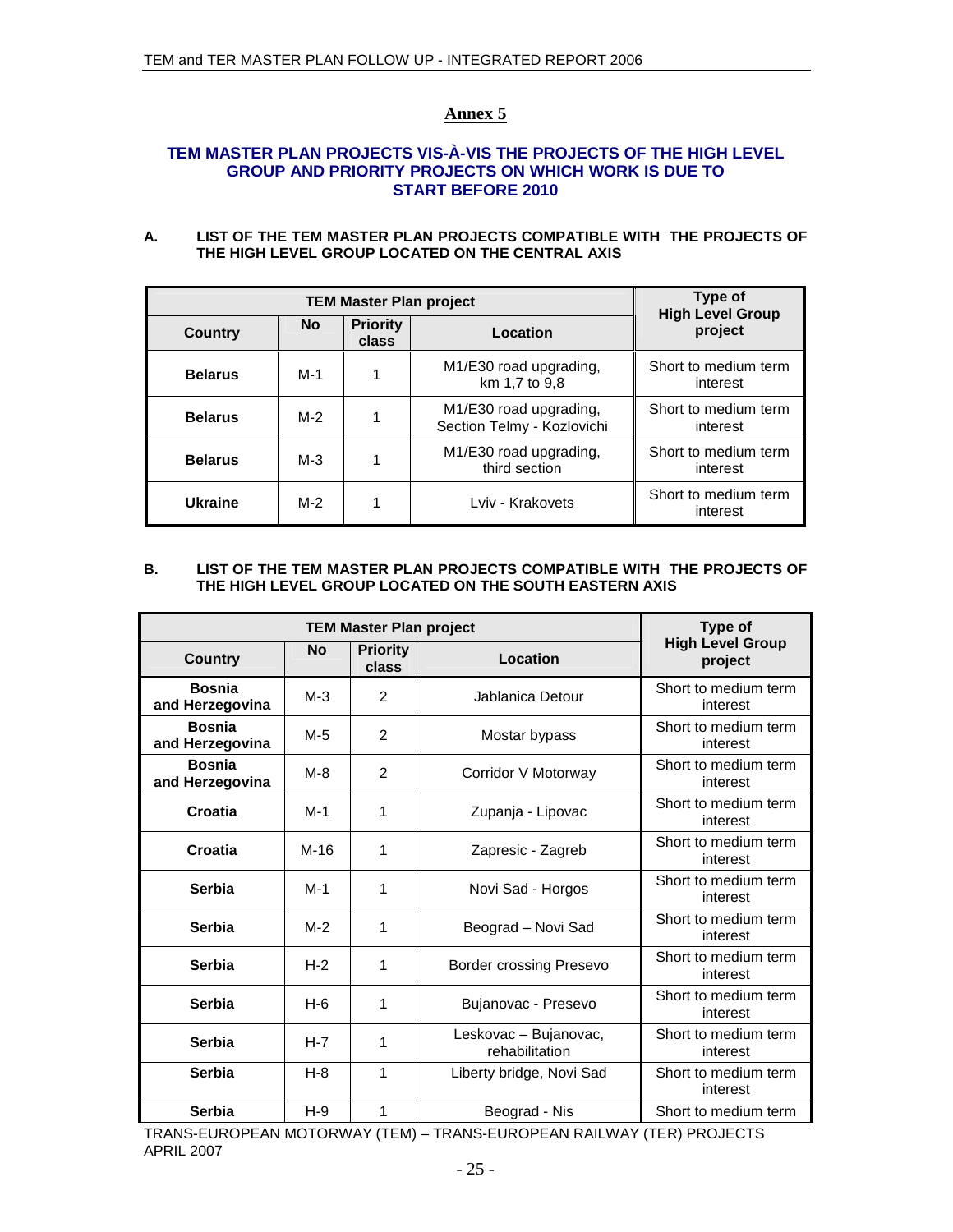| <b>TEM Master Plan project</b>             |           |                          |                                     | Type of                            |
|--------------------------------------------|-----------|--------------------------|-------------------------------------|------------------------------------|
| Country                                    | <b>No</b> | <b>Priority</b><br>class | Location                            | <b>High Level Group</b><br>project |
|                                            |           |                          |                                     | interest                           |
| <b>Serbia</b>                              | $H-12$    | 1                        | Completion of Beograd bypass        | Short to medium term<br>interest   |
| <b>Serbia</b>                              | $H-23$    | $\mathcal{P}$            | Leskovac - Bujanovac,<br>completion | Short to medium term<br>interest   |
| <b>Former Yugoslav</b><br>Rep. ofMacedonia | $H-1$     | 1                        | Demir Kapija - Smokvica             | Short to medium term<br>interest   |
| <b>Former Yugoslav</b><br>Rep. ofMacedonia | $H-2$     | 1                        | Tabanovce - Kumanovo                | Short to medium term<br>interest   |
| <b>Turkey</b>                              | $M-15$    | 1                        | Sanliurfa - Viransehir              | Longer term interest               |
| <b>Turkey</b>                              | $M-16$    | 1                        | Viransehir - Kiziltepe              | Longer term interest               |
| <b>Turkey</b>                              | M-17      | 1                        | Kiziltepe - Nusaybin Junction       | Longer term interest               |
| <b>Turkey</b>                              | M-18      | 1                        | Nusaybin Junction - Oyali           | Longer term interest               |
| <b>Turkey</b>                              | M-19      | 1                        | Oyali - Cizre                       | Longer term interest               |
| <b>Turkey</b>                              | $M-20$    | 1                        | Cizre - Silopi                      | Longer term interest               |

**C. LIST OF THE TEM MASTER PLAN PROJECTS COMPATIBLE WITH THE PRIORITY PROJECTS ON WHICH WORK IS DUE TO START BEFORE 2010 (ANNEX III TO THE CORRIGENDUM TO DECISION NO. 884/2004/EC OF THE EUROPEAN PARLIAMENT AND OF THE COUNCIL OF 29 APRIL 2004 AMENDING DECISION NO. 1692/96/EC ON COMMUNITY GUIDELINES FOR THE DEVELOPMENT OF THE TRANSEUROPEAN TRANSPORT NETWORK)** 

| <b>TEM Master Plan project</b> |           |                          |                                                 | <b>Number of</b><br><b>Trans-European</b> |
|--------------------------------|-----------|--------------------------|-------------------------------------------------|-------------------------------------------|
| Country                        | <b>No</b> | <b>Priority</b><br>class | Location                                        | transport<br>network<br>project           |
| Austria                        | $M-1$     | 1                        | Parndorf - Kittsee                              | 25                                        |
| <b>Bulgaria</b>                | $M - 7$   | 1                        | Kalotina – Sofia<br>(Hemus Connector)           | $\overline{7}$                            |
| <b>Czech Republic</b>          | M-4       | 1                        | Vyskov - Kromeriz                               | 25                                        |
| <b>Czech Republic</b>          | $M-5$     | 1                        | Lipnik - Vernovice                              | 25                                        |
| Greece                         | $M-1$     | $\mathcal{P}$            | Strymonas - Nea Peramos                         | $\overline{7}$                            |
| Greece                         | $M-2$     | 2                        | Profitis - Macedonia Airport<br>(Kavala bypass) | $\overline{7}$                            |
| Greece                         | $M-3$     | 1                        | Derveni - Lefkonas                              | $\overline{7}$                            |
| Greece                         | $M-4$     | $\mathcal{P}$            | Siatista - Argos Orestiko                       | $\overline{7}$                            |
| Greece                         | $M-5$     | 1                        | Ardanio - Soufli                                | $\overline{7}$                            |
| <b>Hungary</b>                 | M-7       | 1                        | Kiskunfelegyhaza - Roszke                       | $\overline{7}$                            |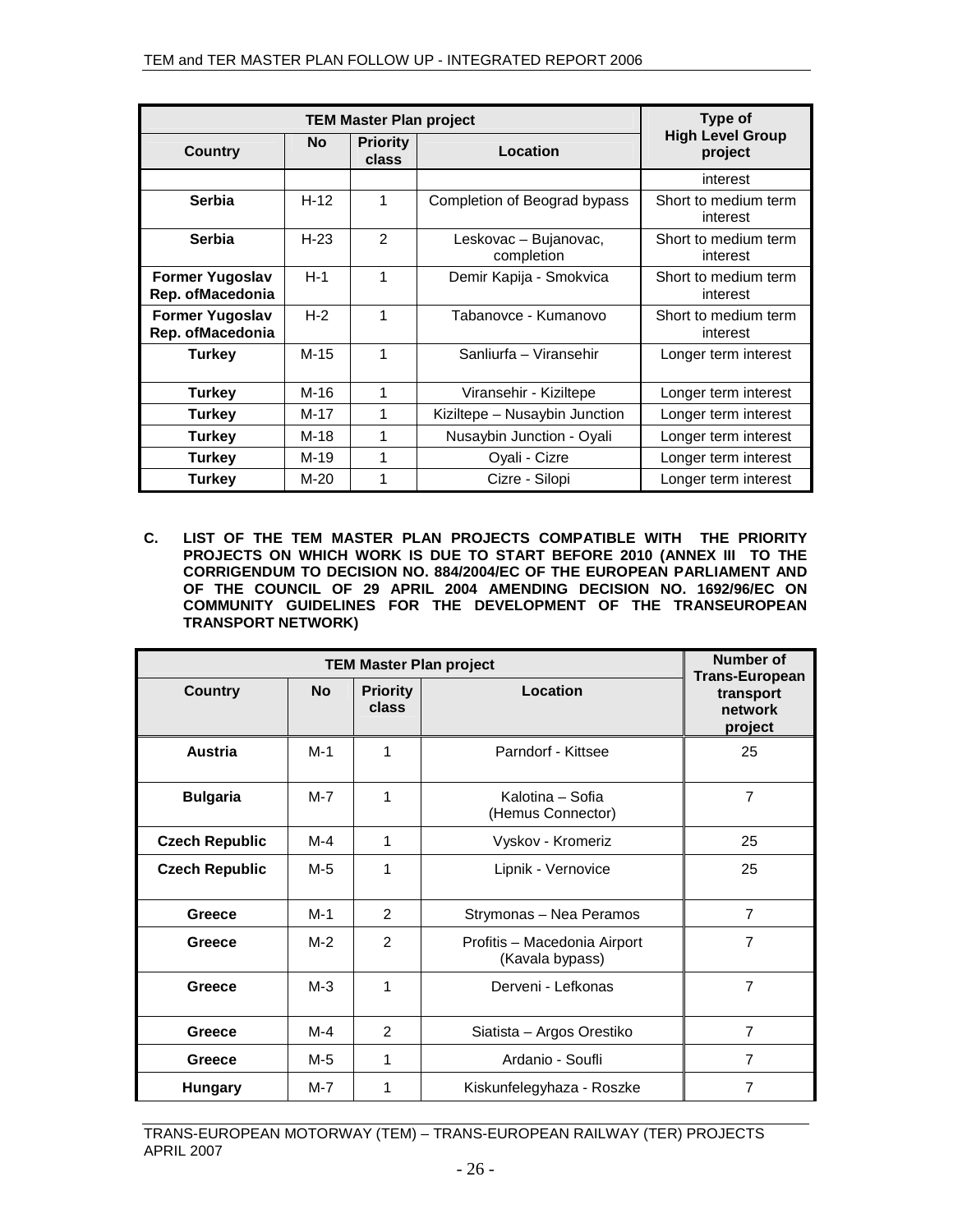|                | <b>Number of</b> |                          |                                           |                                                          |
|----------------|------------------|--------------------------|-------------------------------------------|----------------------------------------------------------|
| <b>Country</b> | <b>No</b>        | <b>Priority</b><br>class | Location                                  | <b>Trans-European</b><br>transport<br>network<br>project |
| Hungary        | $M-13$           | $\overline{2}$           | Szeged - Mako                             | 7                                                        |
| Hungary        | $M-14$           | $\overline{2}$           | Mako - Nagylak                            | $\overline{7}$                                           |
| Poland         | $M-2$            | 4                        | <b>Gdansk - Nowe Marzy</b>                | 25                                                       |
| <b>Poland</b>  | $M-3$            | 4                        | Nowe Marzy - Torun (Lubicz)               | 25                                                       |
| <b>Poland</b>  | M-4              | $\overline{4}$           | Lubicz - Czerniewice                      | 25                                                       |
| Poland         | $M-5$            | 4                        | Czerniewice - Strykow                     | 25                                                       |
| <b>Poland</b>  | M-6              | $\overline{4}$           | Strykow - Tuszyn                          | 25                                                       |
| <b>Poland</b>  | $M-7$            | 4                        | Tuszyn - Rzasawa                          | 25                                                       |
| <b>Poland</b>  | M-8              | 4                        | Rzasawa - Pyrzowice                       | 25                                                       |
| <b>Poland</b>  | M-9              | 4                        | Pyrzowice - Sosnica                       | 25                                                       |
| <b>Poland</b>  | $M-10$           | 4                        | Sosnica - Zory                            | 25                                                       |
| <b>Poland</b>  | $M-11$           | $\mathbf{1}$             | Zory - Gorzyczki                          | 25                                                       |
| <b>Poland</b>  | $H-1$            | 4                        | Pyrzowice - Podwarpie                     | 25                                                       |
| <b>Poland</b>  | $H-2$            | $\mathbf{1}$             | Podwarpie - Dabrowa Gornicza              | 25                                                       |
| <b>Poland</b>  | $H-3$            | $\mathbf{1}$             | Bielsko-Biala - Jasienica                 | 25                                                       |
| Poland         | $H-4$            | $\mathbf{1}$             | <b>Bypass Grodziec</b>                    | 25                                                       |
| <b>Poland</b>  | H-5              | $\mathbf{1}$             | <b>Bypass Skoczow</b>                     | 25                                                       |
| <b>Poland</b>  | H-6              | 4                        | Skoczow - Cieszyn                         | 25                                                       |
| Poland         | $H-30$           | 4                        | Bielsko-Biala - junction Krakowska        | 25                                                       |
| Poland         | $H-31$           | 4                        | Junction Krakowska - junction<br>Zywiecka | 25                                                       |
| Poland         | H-32             | $\overline{4}$           | Junction Zywiecka - junction<br>Wilkowice | 25                                                       |
| Poland         | $H-33$           | $\overline{4}$           | Junction Wilkowice - Zywiec               | 25                                                       |
| Poland         | $H-34$           | 4                        | Zywiec - junction Browar                  | 25                                                       |
| Poland         | $H-35$           | $\mathbf{1}$             | Junction Browar - junction Przybedzie     | 25                                                       |
| Poland         | $H-36$           | $\mathbf{1}$             | Junction Przybedzie - Milowka             | 25                                                       |
| Poland         | $H-37$           | $\mathbf{1}$             | Milowka - Szare                           | 25                                                       |
| Poland         | $H-38$           | $\mathbf{1}$             | Szare - Zwardon                           | 25                                                       |
| Poland         | $H-39$           | 4                        | Zwardon - Myto                            | 25                                                       |
| Romania        | M-1              | 1                        | Nadlac - Timisoara                        | $\overline{7}$                                           |
| Romania        | $M-2$            | $\overline{2}$           | Timisoara - Lugoj                         | $\overline{7}$                                           |
| Romania        | M-3              | $\overline{a}$           | Lugoj - Deva                              | $\overline{7}$                                           |

TRANS-EUROPEAN MOTORWAY (TEM) – TRANS-EUROPEAN RAILWAY (TER) PROJECTS APRIL 2007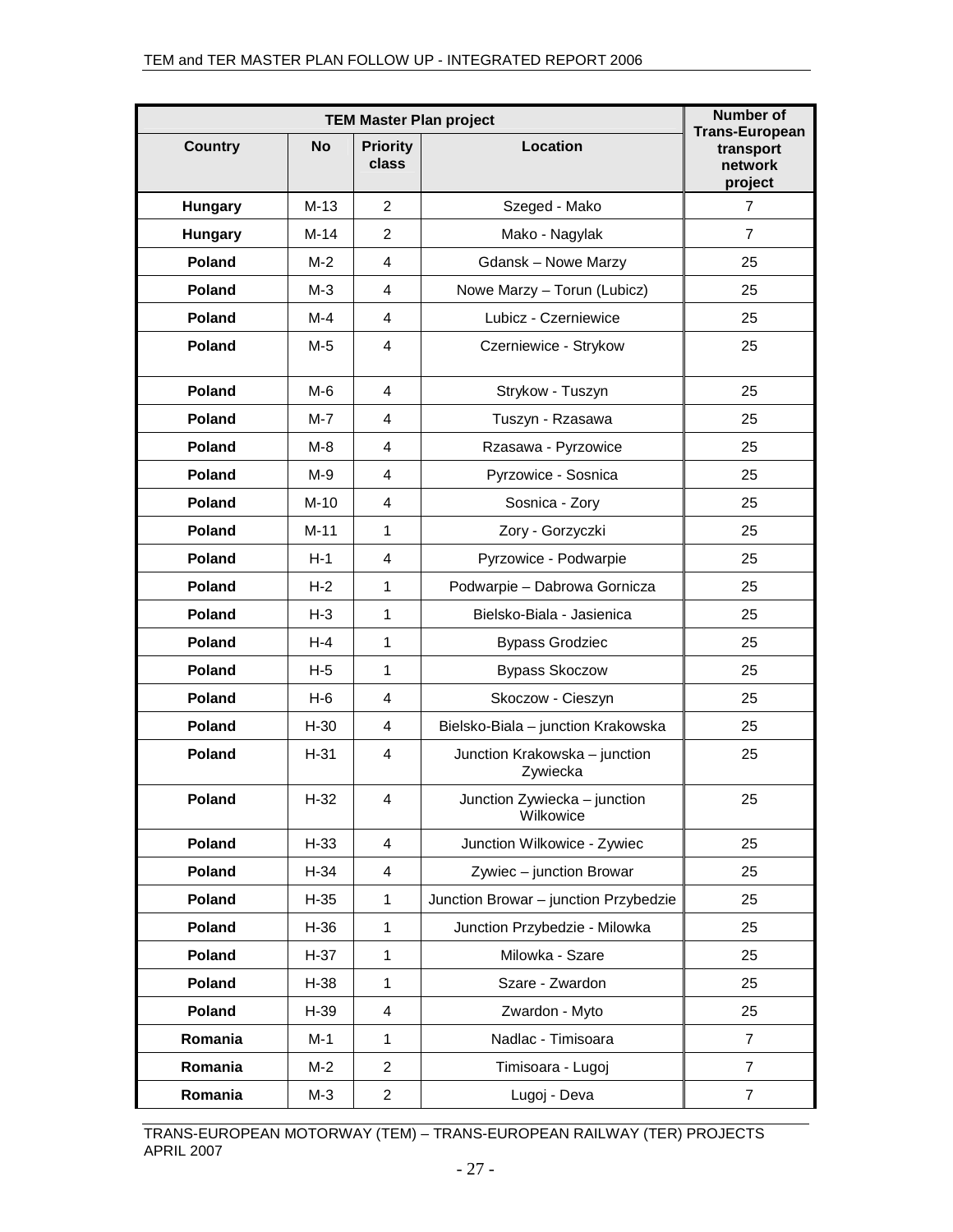| <b>TEM Master Plan project</b> |           |                          |                                           | Number of<br><b>Trans-European</b> |  |
|--------------------------------|-----------|--------------------------|-------------------------------------------|------------------------------------|--|
| <b>Country</b>                 | <b>No</b> | <b>Priority</b><br>class | Location                                  | transport<br>network<br>project    |  |
| Romania                        | $M-4$     | 1                        | Deva - Sebes                              | 7                                  |  |
| Romania                        | $M-5$     | 1                        | Sebes - Sibiu                             | $\overline{7}$                     |  |
| Romania                        | $M-6$     | $\mathcal{P}$            | Sibiu - Pitesti                           | $\overline{7}$                     |  |
| Romania                        | M-7       | 2                        | <b>Bucuresti South Bypass</b>             | $\overline{7}$                     |  |
| Romania                        | $M-8$     | 2                        | <b>Bucuresti North Bypass</b>             | $\overline{7}$                     |  |
| Romania                        | $M-9$     | 1                        | Bucuresti - Lehliu *)                     | $\overline{7}$                     |  |
| Romania                        | $M-10$    | 1                        | Lehliu - Fetesti *)                       | $\overline{7}$                     |  |
| Romania                        | $M-11$    | 1                        | Fetesti - Cernavoda                       | $\overline{7}$                     |  |
| Romania                        | $M-12$    | $\mathcal{P}$            | Cernavoda - Constanta                     | $\overline{7}$                     |  |
| Romania                        | $M-14$    | 2                        | Lugoj - Drobeta Turnu Severin             | $\overline{7}$                     |  |
| Slovakia                       | M-4       | 1                        | Hricovske Podhradie - Zilina-<br>-Strazov | 25                                 |  |
| Slovakia                       | $M-5$     | 1                        | Cadca-Bukov - Syrcinovec                  | 25                                 |  |
| Slovakia                       | M-6       | $\mathcal{P}$            | Syrcinovec - Skalite                      | 25                                 |  |
| Slovakia                       | $M-7$     | 1                        | Sverepec - Vrtizer                        | 25                                 |  |

\*) in operation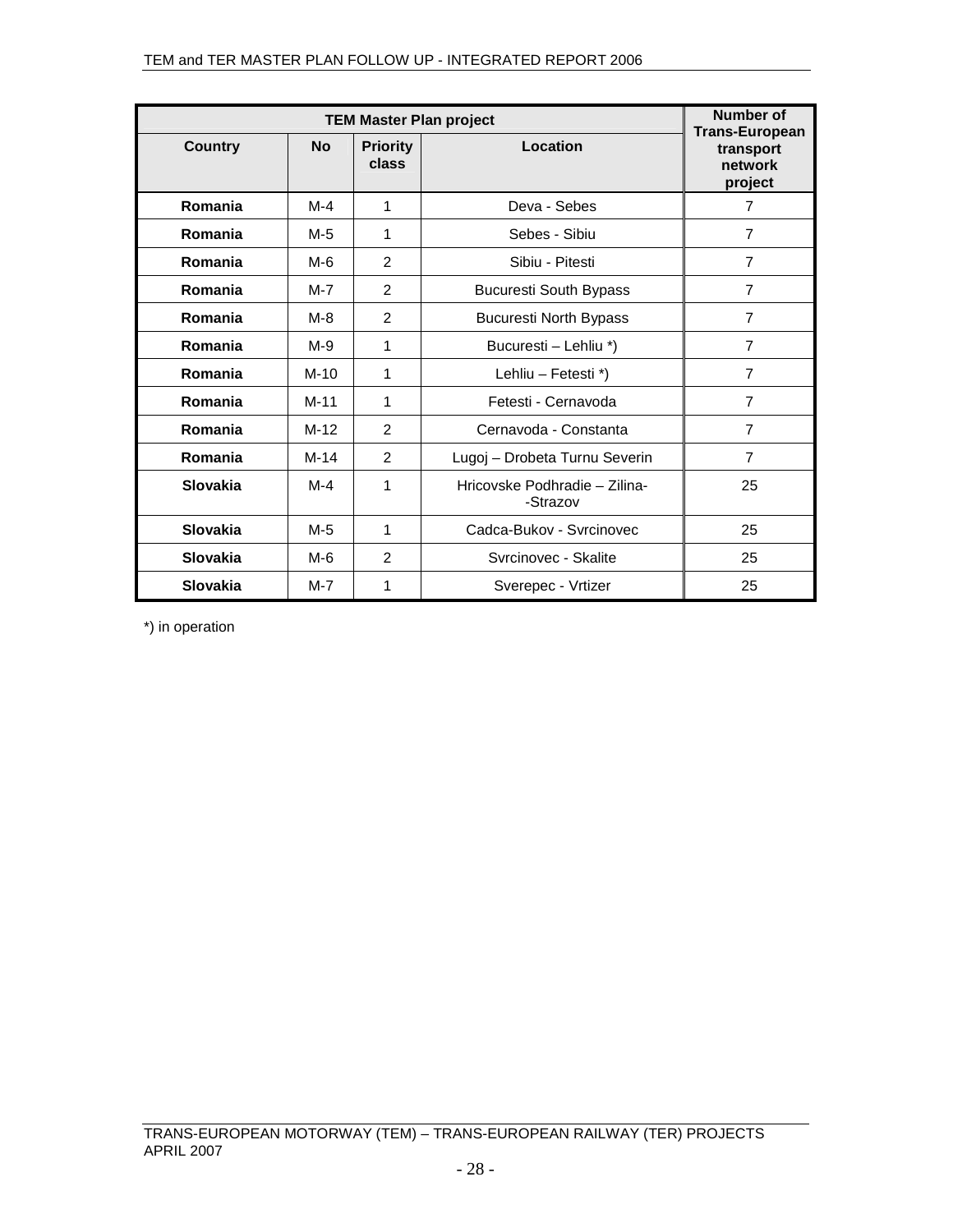## **COMPARISON OF THE TEM MASTER PLAN BACKBONE NETWORK WITH THE HIGH LEVEL GROUP (HLG) MULTIMODAL AXES AND THE EU TRANSEUROPEAN TRANSPORT NETWORK (TEN-T) (ROADS – DECISION NO. 884/2004/EC AND TREATIES OF ACCESSION OF THE NEW MEMBER COUNTRIES)**

| TEM BACKBONE NETWORK LINKS              | <b>PART OF</b>                      | <b>PART OF</b>                       |                 |              |
|-----------------------------------------|-------------------------------------|--------------------------------------|-----------------|--------------|
| Country                                 | <b>From</b>                         | To                                   | <b>HLG AXIS</b> | <b>TEN-T</b> |
| <b>AUSTRIA</b>                          | Salzburg<br>(German border)         | Wien                                 |                 | X            |
|                                         | Wien                                | Arnoldstein<br>(Italian border)      |                 | X            |
|                                         | Wien                                | Fischamend/<br>/Parndorf             |                 | X            |
|                                         | Fischamend/<br>/Parndorf            | Nickelsdorf<br>(Hungarian border)    |                 | X            |
|                                         | Fischamend/<br>/Parndorf            | Berg/Kittsee<br>(Slovak border)      |                 | X            |
|                                         | Sattledt                            | Spielfeld<br>(Slovenian border)      |                 | X            |
|                                         | Linz                                | Wullowitz<br>(Czech border)          |                 | X            |
|                                         | Drasenhofen<br>(Czech border)       | Wien                                 | X               | X            |
| <b>BELARUS</b>                          | Jezjarysca<br>(Russian border)      | Gomel                                |                 |              |
|                                         | <b>Brest</b><br>(Polish border)     | Krasnoje<br>(Russian border)         | X               |              |
|                                         | Kamenny Loh<br>(Lithuanian border)  | Novaja Guta<br>(Ukrainian border)    | X               |              |
| <b>BOSNIA AND</b><br><b>HERZEGOVINA</b> | Sarajevo                            | Donje Varadiste<br>(Serbian border)  |                 |              |
|                                         | Bosanski Samac<br>(Croatian border) | Visici<br>(Croatian border)          | X               |              |
| <b>BULGARIA</b>                         | Ruse<br>(Romanian border)           | Haskovo                              |                 | X            |
|                                         | Ruse                                | Varna                                |                 |              |
|                                         | Vidin<br>(Romanian border)          | Kulata<br>(Greek border)             | X               | X            |
|                                         | Novo Selo<br>(Greek border)         | Svilengrad                           | X               | X            |
|                                         | Kalotina<br>(Serbian border)        | Kapitan Andreevo<br>(Turkish border) | X               | X            |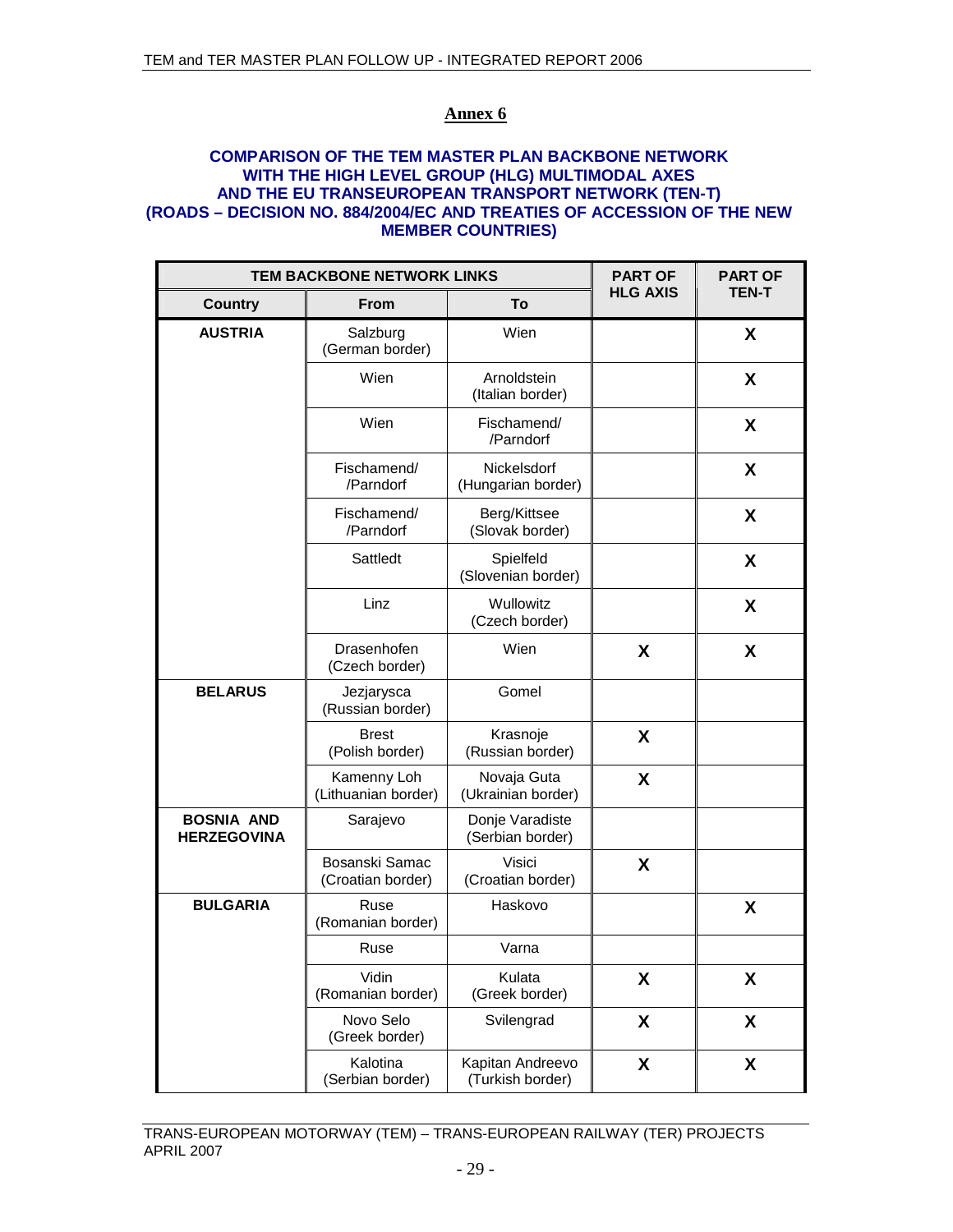| TEM BACKBONE NETWORK LINKS      | <b>PART OF</b>                       | <b>PART OF</b>                        |                 |              |
|---------------------------------|--------------------------------------|---------------------------------------|-----------------|--------------|
| <b>Country</b>                  | <b>From</b>                          | To                                    | <b>HLG AXIS</b> | <b>TEN-T</b> |
|                                 | Gjusevo<br>(FYROM border)            | Sofia                                 | X               | X            |
|                                 | Plodovitovo                          | Varna                                 | X               | X            |
| <b>CROATIA</b>                  | Gorican<br>(Hungarian border)        | Zagreb                                |                 |              |
|                                 | Macelj<br>(Slovenian border)         | Zagreb                                |                 |              |
|                                 | Zagreb                               | Karlovac                              |                 |              |
|                                 | Karlovac                             | Zadar                                 |                 |              |
|                                 | Karlovac                             | Rupa<br>(Slovenian border)            |                 |              |
|                                 | Matulji                              | Pula                                  |                 |              |
|                                 | Kanfanar                             | Plovanija<br>(Slovenian border)       |                 |              |
|                                 | <b>Bregana</b><br>(Slovenian border) | Lipovac<br>(Serbian border)           | X               |              |
|                                 | Knezevo<br>(Hungarian border)        | Svilaj<br>(B&H border]                | X               |              |
|                                 | Metkovic<br>(B&H border)             | Ploce                                 | X               |              |
| <b>CZECH</b><br><b>REPUBLIC</b> | Cinovec<br>(German border)           | Praha                                 |                 | X            |
|                                 | Praha                                | Lanzhot<br>(Slovak border)            |                 | X            |
|                                 | Rozvadov<br>(German border)          | Praha                                 |                 | X            |
|                                 | Praha                                | Dolni Dvoriste<br>(Austrian border)   |                 | X            |
|                                 | C:Tesin/Vernovice<br>(Polish border) | Mikulov<br>(Austrian border)          | X               | X            |
| <b>GEORGIA</b>                  | Sarpi<br>(Turkish border]            | Tsiteli Khidi<br>(Azerbaijani border) | X               |              |
|                                 | Leselidze<br>(Russian border)        | Senaki                                | X               |              |
|                                 | Larsi<br>(Russian border)            | Sadakhlo<br>(Armenian border)         | X               |              |
| <b>GREECE</b>                   | Korinthos                            | Kalamata                              |                 | X            |
|                                 | <b>Tripolis</b>                      | Githeion                              |                 |              |
|                                 | Ioannina                             | Kakavia<br>(Albanian border)          |                 |              |
|                                 | Neapolis                             | leropigi<br>(Albanian border)         |                 |              |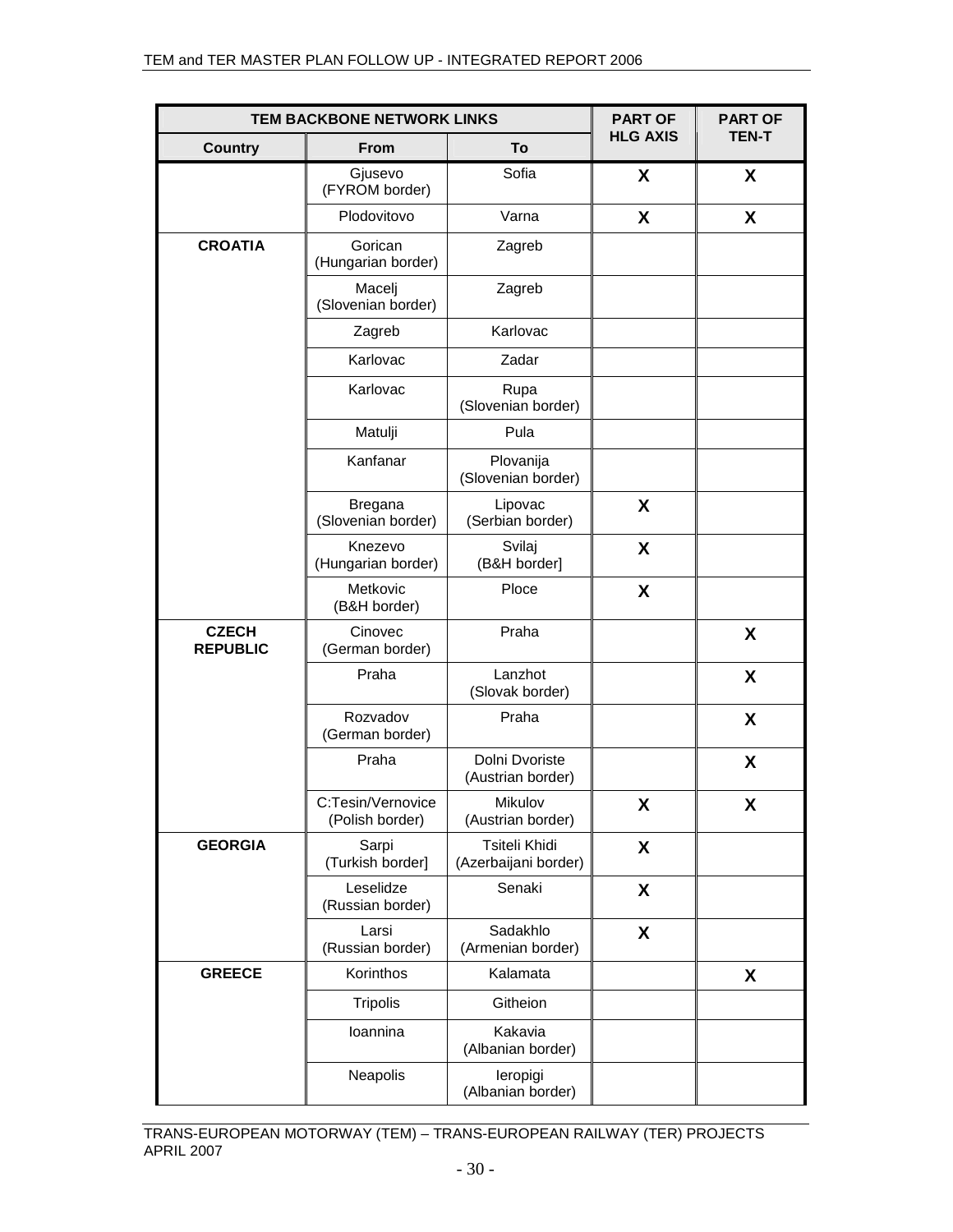|                | TEM BACKBONE NETWORK LINKS       |                                   | <b>PART OF</b>  | <b>PART OF</b> |
|----------------|----------------------------------|-----------------------------------|-----------------|----------------|
| <b>Country</b> | <b>From</b>                      | To                                | <b>HLG AXIS</b> | <b>TEN-T</b>   |
|                | Kozani                           | Niki<br>(FYROM border)            |                 | X              |
|                | Kastellion                       | Siteia                            |                 |                |
|                | Thessaloniki                     | Athinai                           | X               | X              |
|                | Athinai                          | Patrai                            | X               | X              |
|                | Patrai                           | loannina                          | X               | X              |
|                | Igoumenitsa                      | Thessaloniki                      | X               | X              |
|                | Thessaloniki                     | Ormenio<br>(Bulgarian border)     | X               | X              |
|                | Leukonas                         | Promachonas<br>(Bulgarian border) | X               | X              |
|                | Evzoni<br>(FYROM border)         | Thessaloniki                      | X               | X              |
| <b>HUNGARY</b> | Hegyeshalom<br>(Austrian border) | <b>Budapest</b>                   |                 | X              |
|                | Letenye<br>(Croatian border)     | <b>Budapest</b>                   |                 | X              |
|                | Rajka<br>(Slovak border)         | Level                             |                 | X              |
|                | Szeged                           | Nagylak<br>(Romanian border)      | X               | X              |
|                | <b>Budapest</b>                  | Zahony<br>(Ukrainian border)      | X               | X              |
|                | <b>Budapest</b>                  | Szeged                            | X               | X              |
|                | Szeged                           | Roszke<br>(Serbian border)        | X               | X              |
|                | <b>Budapest</b>                  | Udvar<br>(Croatian border)        | X               | X              |
| <b>ITALY</b>   | Tarvisio<br>(Austrian border)    | Padova                            |                 | X              |
|                | Palmanova                        | Fernetti<br>(Slovenian border)    |                 | X              |
|                | Padova                           | <b>Brindisi</b>                   |                 | X              |
|                | Iselle<br>(Swiss border)         | Padova                            |                 | X              |
|                | Grimaldi<br>(French border)      | Genova                            |                 | X              |
|                | Voltri                           | <b>Brescia</b>                    |                 | X              |
|                | Predosa                          | Borgomanero                       |                 | X              |
|                | Bardonecchia<br>(French border)  | Tortona                           |                 | X              |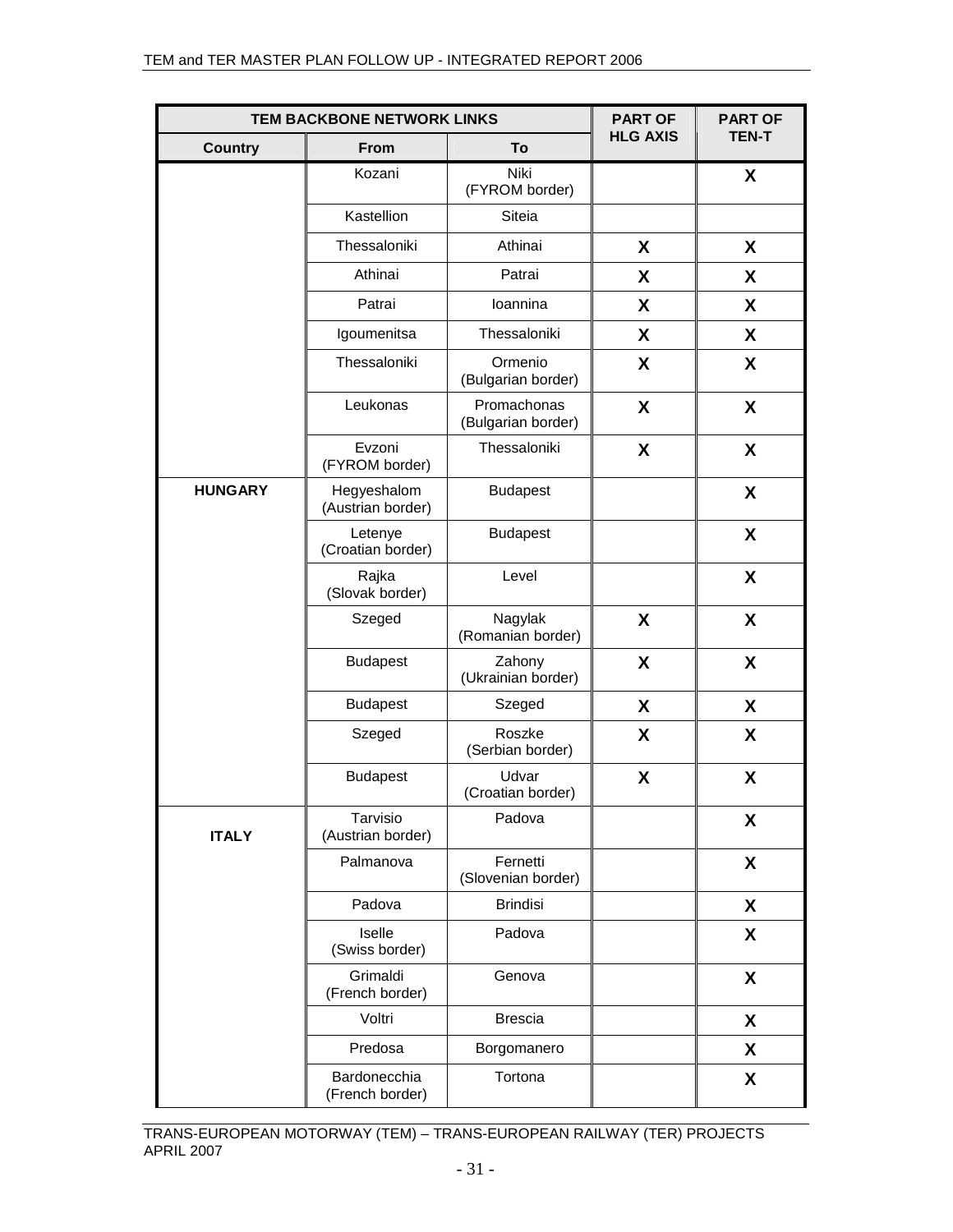| TEM BACKBONE NETWORK LINKS |                                     |                                        | <b>PART OF</b>  | <b>PART OF</b> |
|----------------------------|-------------------------------------|----------------------------------------|-----------------|----------------|
| <b>Country</b>             | <b>From</b>                         | To                                     | <b>HLG AXIS</b> | <b>TEN-T</b>   |
| <b>LITHUANIA</b>           | Sangruda<br>(Polish border)         | Marijampole                            |                 | X              |
|                            | Sitkunai                            | Salociai<br>(Latvian border)           |                 | X              |
|                            | Kybartai<br>(Russian border)        | Medininkai<br>(Russian border)         | X               | X              |
|                            | Klajpeda                            | Kaunas                                 | X               | X              |
| <b>MOLDOVA</b>             | Leuseni<br>(Romanian border)        | Dubasari<br>(Ukrainian border)         |                 |                |
|                            | Chisinau                            | Pervomaise<br>(Ukrainian border)       |                 |                |
| <b>POLAND</b>              | Olszyna<br>(German border)          | Krzyzowa                               |                 | X              |
|                            | Piotrkow<br>Trybunalski             | <b>Budzisko</b><br>(Lithuanian border) |                 | X              |
|                            | Katowice                            | Zwardon<br>(Slovak border)             |                 | X              |
|                            | Warszawa                            | Hrebenne<br>(Ukrainian border)         |                 | X              |
|                            | Piaski                              | <b>Dorohusk</b><br>(Ukrainian border)  |                 | X              |
|                            | Gdansk                              | Katowice                               | X               | X              |
|                            | Katowice                            | Cieszyn/Gorzyczki<br>(Czech border)    | X               | X              |
|                            | Swiecko<br>(German border)          | Terespol<br>(Belarussian<br>border)    | X               | X              |
|                            | Jedrzychowice<br>(German border)    | Medyka<br>(Ukrainian border)           | X               | X              |
| <b>ROMANIA</b>             | Timisoara                           | Moravita<br>(Serbian border)           |                 | X              |
|                            | Drobeta Turnu<br>Severin            | <b>Bucuresti</b>                       |                 | X              |
|                            | Craiova                             | Calafat<br>(Bulgarian border)          |                 | X              |
|                            | <b>Bucuresti</b>                    | Giurgiu<br>(Bulgarian border)          |                 | X              |
|                            | <b>Bucuresti</b>                    | Siret<br>(Ukrainian border)            |                 | X              |
|                            | Marasesti                           | Albita<br>(Moldovan border)            |                 | X              |
|                            | <b>Nadlac</b><br>(Hungarian border) | Drobeta Turnu<br>Severin               | X               | X              |
|                            | Lugoj                               | Constanta                              | X               | X              |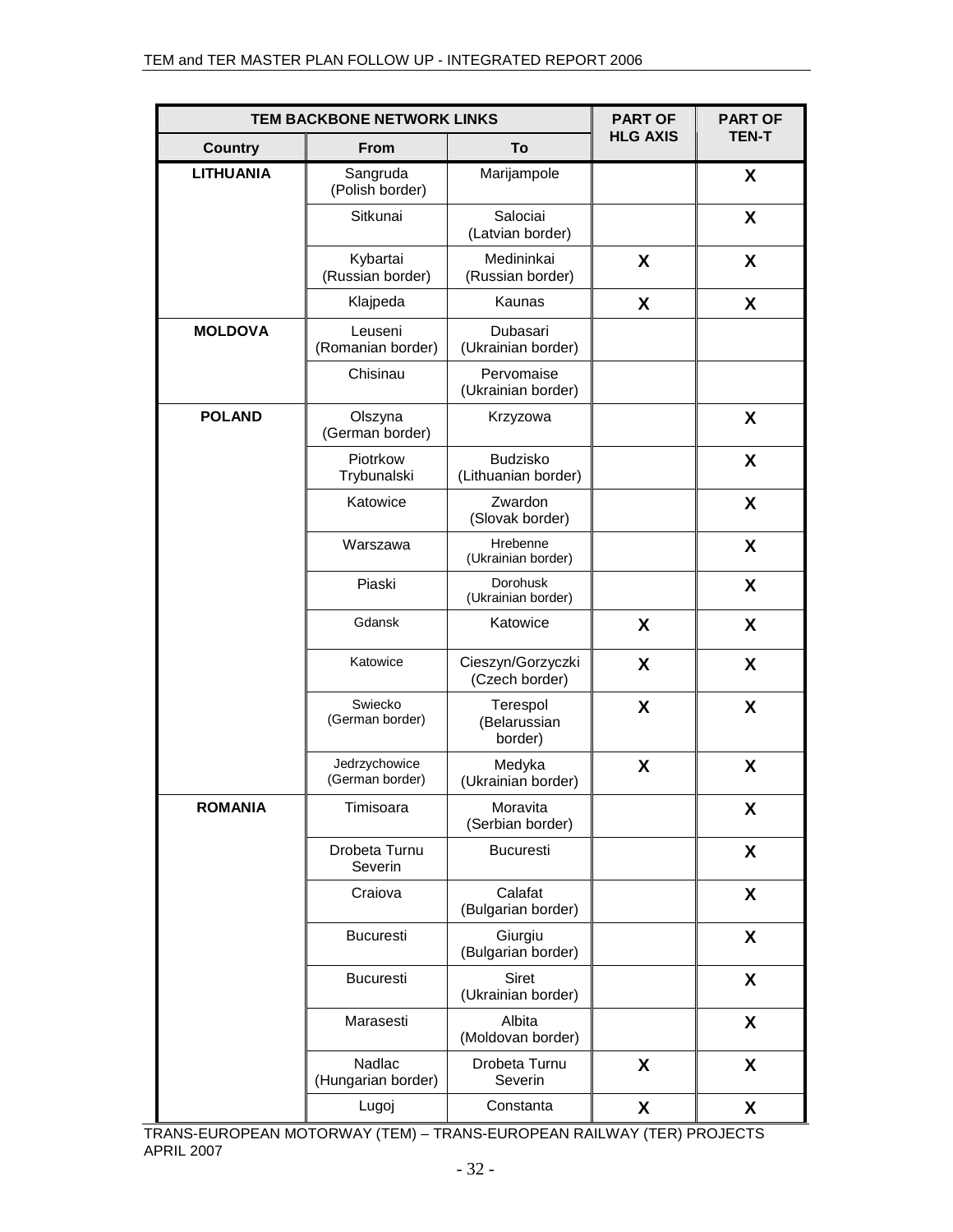| <b>TEM BACKBONE NETWORK LINKS</b>   |                                              |                                     | <b>PART OF</b>  | <b>PART OF</b> |
|-------------------------------------|----------------------------------------------|-------------------------------------|-----------------|----------------|
| <b>Country</b>                      | <b>From</b>                                  | To                                  | <b>HLG AXIS</b> | <b>TEN-T</b>   |
| <b>RUSSIAN</b><br><b>FEDERATION</b> | Moskva                                       | Astrakhan                           |                 |                |
|                                     | Krupec<br>(Ukrainian border)                 | Dergachi<br>(Kazakhstani<br>border) |                 |                |
|                                     | Kamensk<br>Sachtinskij<br>(Ukrainian border) | Volgograd                           |                 |                |
|                                     | Astrakhan                                    | Makhackala                          |                 |                |
|                                     | Astrakhan                                    | Mayaral<br>(Kazakhstani<br>border)  |                 |                |
|                                     | Sankt Petersburg                             | Nevel<br>(Belarussian<br>border)    |                 |                |
|                                     | Krasnoje<br>(Belarussian<br>border)          | Niznij Novgorod                     | X               |                |
|                                     | Sankt Petersburg                             | Moskva                              | X               |                |
|                                     | Kalinovka<br>(Ukrainian border)              | Jaroslavl                           | X               |                |
|                                     | Kaliningrad                                  | Nesterov<br>(Lithuanian border)     | X               |                |
|                                     | Novosachtinsk<br>(Ukrainian border)          | Orudzhaba<br>(Azerbaijani border)   | X               |                |
|                                     | Vladikavkaz                                  | Larsi<br>(Georgian border)          | X               |                |
|                                     | Pavlovskaja                                  | Adler<br>(Georgian border)          | X               |                |
| <b>SERBIA</b>                       | Vrsac<br>(Romanian border)                   | Beograd                             |                 |                |
|                                     | Mokra Gora<br>(B&H border]                   | <b>Nis</b>                          |                 |                |
|                                     | Batrovci<br>(Croatian border)                | Dimitrovgrad<br>(Bulgarian border)  | X               |                |
|                                     | Kelebia<br>(Hungarian border)                | Beograd                             | X               |                |
|                                     | <b>Nis</b>                                   | Strezovce<br>(FYROM border)         | X               |                |
| <b>SLOVAKIA</b>                     | Petrzalka/Jarovce<br>(Austrian border)       | Zilina                              |                 | X              |
|                                     | Zilina                                       | Vysne Nemecke<br>(Ukrainian border) |                 | X              |
|                                     | Kuty<br>(Czech border)                       | Rusovce<br>(Hungarian border)       |                 | X              |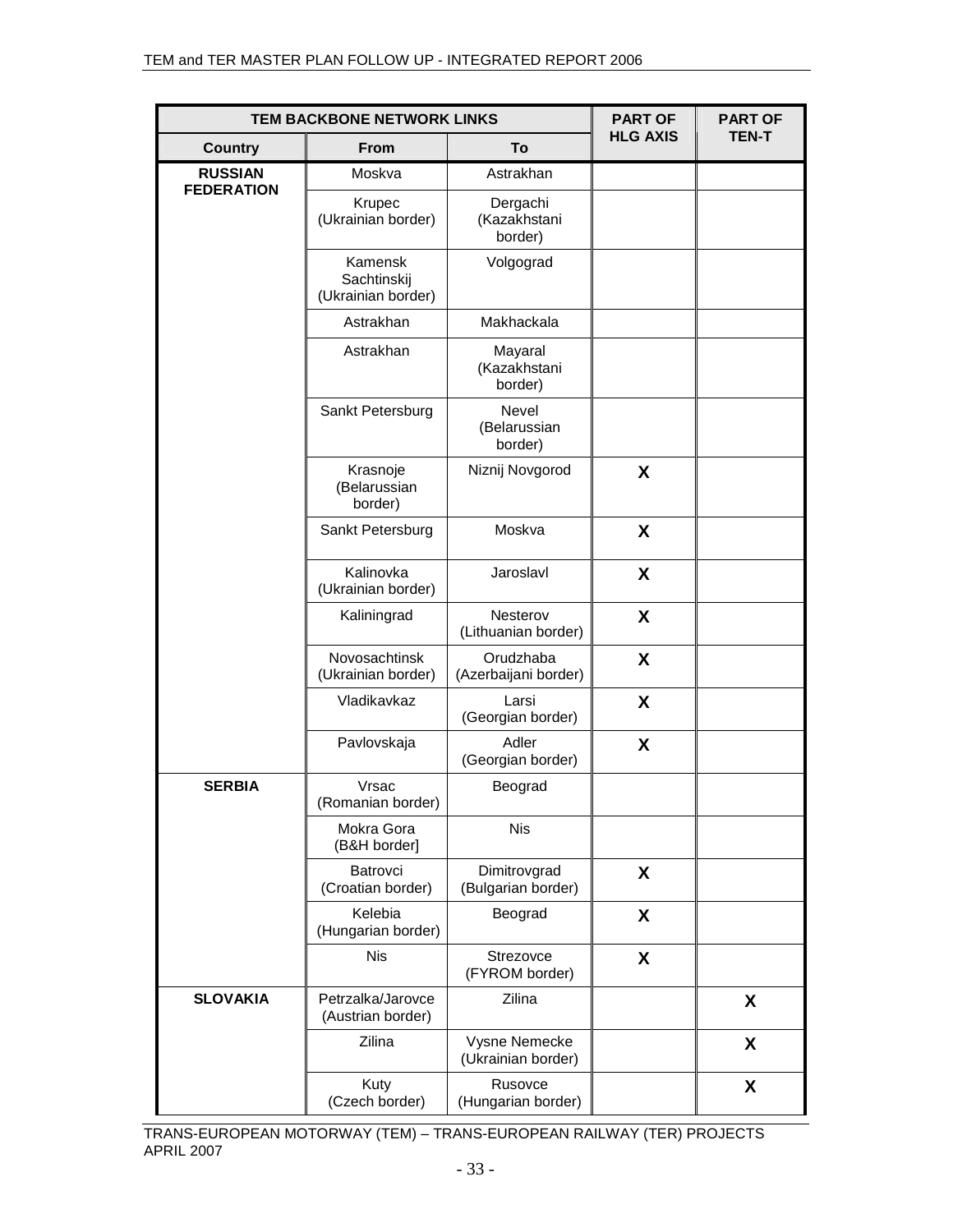| <b>TEM BACKBONE NETWORK LINKS</b>              |                                         |                                        | <b>PART OF</b>  | <b>PART OF</b> |
|------------------------------------------------|-----------------------------------------|----------------------------------------|-----------------|----------------|
| <b>Country</b>                                 | <b>From</b>                             | To                                     | <b>HLG AXIS</b> | <b>TEN-T</b>   |
|                                                | <b>Skalite</b><br>(Polish border)       | Zilina                                 |                 | X              |
| <b>SLOVENIA</b>                                | Fernetici<br>(Italian border)           | Ljubljana                              |                 | X              |
|                                                | Secovlje<br>(Croatian border)           | Divaca                                 |                 | X              |
|                                                | <b>Krvavi Potok</b><br>(Italian border) | Starod<br>(Croatian border)            |                 | X              |
|                                                | Sentilj<br>(Austrian border)            | Zgornje Gruskovje<br>(Croatian border) |                 | X              |
|                                                | Ljubljana                               | Obrezje<br>(Croatian border)           | X               | X              |
| <b>FORMER</b><br>YUGOSLAV REP.<br>OF MACEDONIA | <b>Bitola</b><br>(Greek border)         | Veles                                  |                 |                |
|                                                | Tabanovce<br>(Serbian border)           | Gevgelija<br>(Greek border)            | X               |                |
|                                                | Debar<br>(Albanian border)              | Kriva Palanka<br>(Bulgarian border)    | X               |                |
| <b>TURKEY</b>                                  | Izmir                                   | Gebze                                  |                 |                |
|                                                | Ankara                                  | Izmir                                  |                 |                |
|                                                | Trabzon                                 | Askale                                 |                 |                |
|                                                | Kapikule<br>(Bulgarian border)          | Ankara                                 | X               |                |
|                                                | Ankara                                  | Gurbulak<br>(Iranian border)           | X               |                |
|                                                | Ankara                                  | Yayladagi<br>(Syrian border)           | X               |                |
|                                                | Ceyhan<br>(Iskenderun Ayrim<br>Bati)    | Habur<br>(Iraqi border)                | X               |                |
|                                                | Gerede                                  | Refahiye                               | X               |                |
|                                                | Suluova                                 | Sarp<br>(Georgian border)              | X               |                |
|                                                | Sanli Urfa                              | Dogubayazit                            | X               |                |
| <b>UKRAINE</b>                                 | Starovojtovo<br>(Polish border)         | Kiev                                   |                 |                |
|                                                | Rava Russkaja<br>(Polish border)        | Lvov                                   |                 |                |
|                                                | Stryj                                   | Uman                                   |                 |                |
|                                                | Uman                                    | Krasnodon<br>(Russian border)          |                 |                |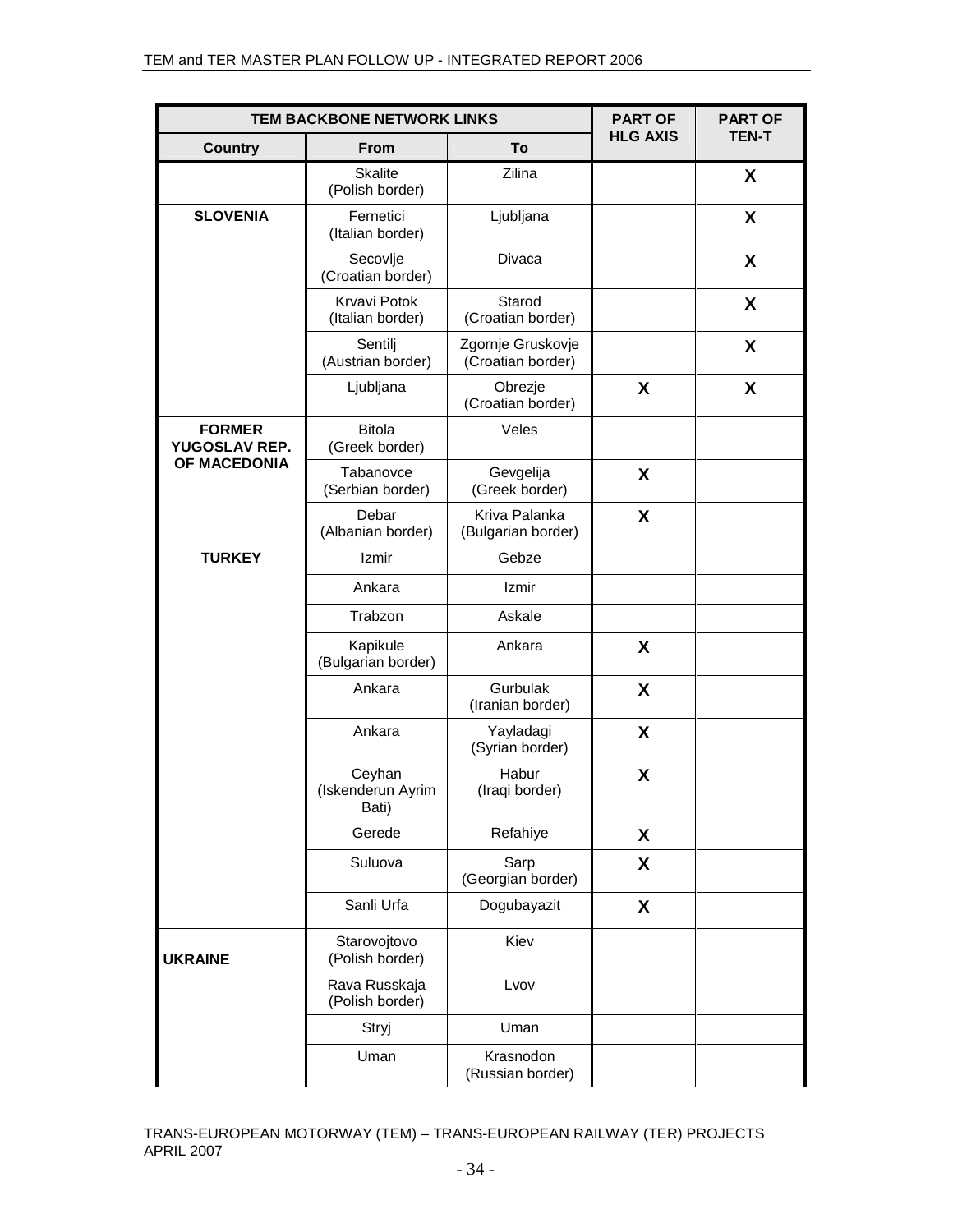| <b>TEM BACKBONE NETWORK LINKS</b> |                                            |                               | <b>PART OF</b>  | <b>PART OF</b> |
|-----------------------------------|--------------------------------------------|-------------------------------|-----------------|----------------|
| <b>Country</b>                    | <b>From</b>                                | To                            | <b>HLG AXIS</b> | <b>TEN-T</b>   |
|                                   | Ternopol                                   | Porubne<br>(Romanian border)  |                 |                |
|                                   | Krasni Okni<br>(Moldovan border)           | Ljubasivka                    |                 |                |
|                                   | Kucurhan<br>(Moldovan border)              | Odessa                        |                 |                |
|                                   | Seginie<br>(Polish border)                 | Kiev                          | X               |                |
|                                   | Cop<br>(Hungarian border)                  | Lvov                          | X               |                |
|                                   | Novi Jarylovici<br>(Belarussian<br>border) | Odessa                        | X               |                |
|                                   | Kipti                                      | Cervone<br>(Russian border)   | X               |                |
|                                   | Kiev                                       | Astakhovo<br>(Russian border) | X               |                |